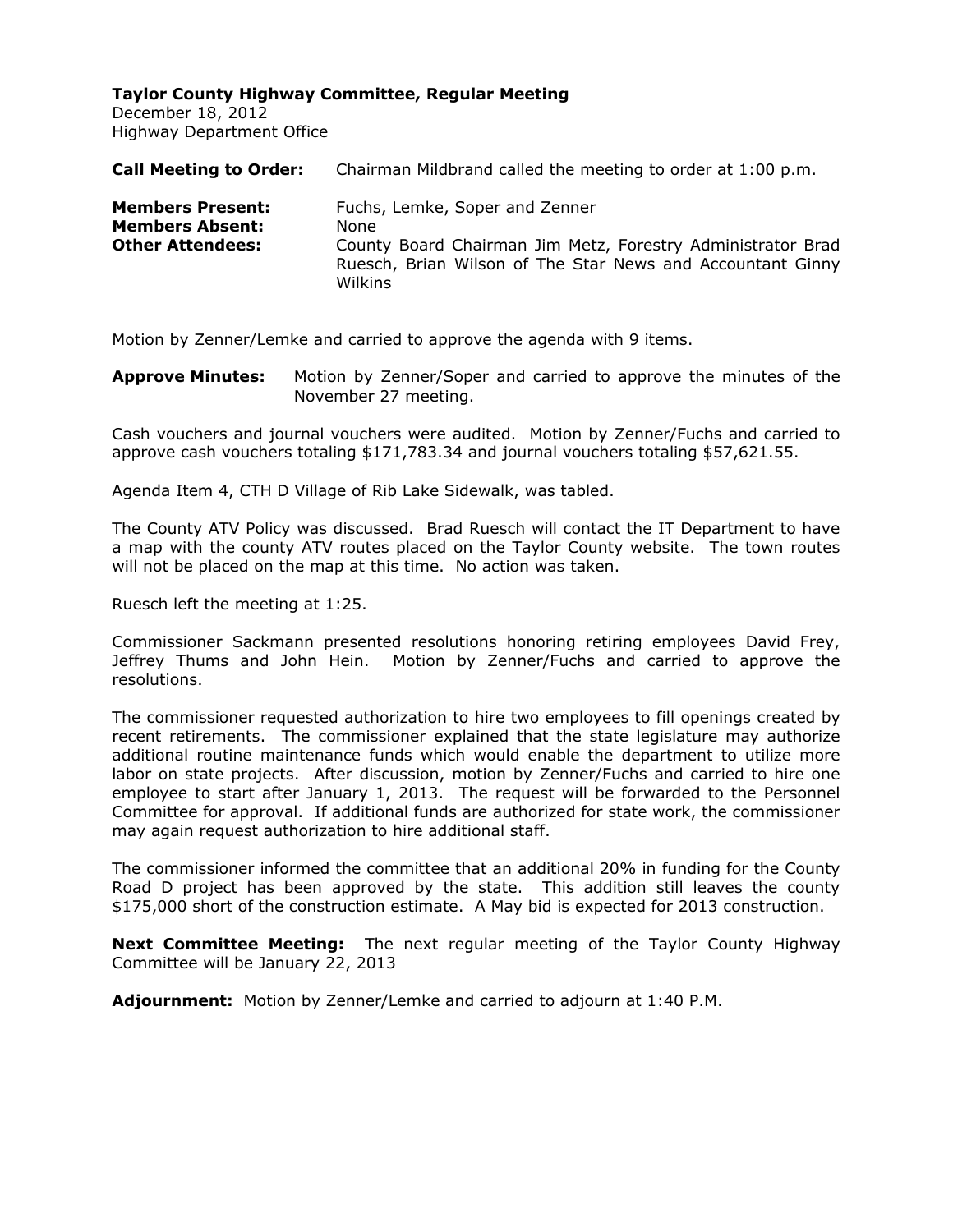November 27, 2012 Highway Department Office

| <b>Call Meeting to Order:</b>                                                | Chairman Mildbrand called the meeting to order at 1:00 p.m.                                                                                                                                                                         |
|------------------------------------------------------------------------------|-------------------------------------------------------------------------------------------------------------------------------------------------------------------------------------------------------------------------------------|
| <b>Members Present:</b><br><b>Members Absent:</b><br><b>Other Attendees:</b> | Lemke, Soper and Zenner<br><b>Fuchs</b><br>County Board Chairman Jim Metz, Forestry Administrator Brad<br>Ruesch, Don and Sandra Liske of the Taylor County ATV Club,<br>Brian Wilson of The Star News and Accountant Ginny Wilkins |
| <b>Approve Minutes:</b>                                                      | Motion by Zenner/Soper and carried to approve the minutes of the<br>October 23 meeting.                                                                                                                                             |

Motion by Lemke/Zenner and carried to approve the agenda with 8 items.

Commissioner Sackmann presented maps submitted by the Taylor County ATV Club with proposed ATV Routes. The ATV Club will prioritize the routes and notify the highway department when funding is available for signing each route. Signing will include the 16 year age restriction. The routes will become official once the highway department has signed them and they are published on the Taylor County website. After discussion, motion by Zenner/Lemke and carried to approve the following routes:

| $\bullet$ CTH M | From CTH C to Forest Dr                      | 1.00 mile  |
|-----------------|----------------------------------------------|------------|
| $\bullet$ CTH M | From River Rd to Hetland Rd                  | .50 miles  |
| $\bullet$ CTH G | From Beaver Creek Rd to CTH M                | 4.00 miles |
| $\bullet$ CTH B | From Trucker Ln to STH 64                    | .75 miles  |
| $\bullet$ CTH O | From Deer Creek Hall Dr to Browning Grahl Dr | .50 miles  |
| $\bullet$ CTH C | From Willow to Deer Creek Lekie Dr           | .50 miles  |
| $\bullet$ CTH M | From Wintersports Rd to Schoolhouse Rd       |            |
| $\bullet$ CTH C | From Price Co. Line to Bear Ave              | 1.00 mile  |
| • Rustic Rd     | From CTH C to CTH D                          | 4.00 miles |
| $\bullet$ CTH D | From Rustic Rd to Westboro Business 13       | 2.00 miles |
|                 |                                              |            |

Ruesch and the Liskes left the meeting at 1:50.

Cash vouchers and journal vouchers were audited. Motion by Soper/Zenner and carried to approve cash vouchers totaling \$259,634.68 and journal vouchers totaling \$59,046.54.

The commissioner presented information on the security system that is being installed at the main shop of the highway department. He explained that there will be six cameras on the outside of the building and two inside. The IT Department will need to approve internet access for remote checking of the building which may occur in the future. After discussion, motion by Lemke/Soper and carried (Zenner voting no) to approve the security system.

The commissioner requested authorization to hire one employee to fill an opening created by a recent retirement. He explained that two more employees have retired but are still on the payroll using their vacation. Two employees are currently out on medical leave through the end of the year. After discussion, motion by Zenner/Lemke and carried (Mildbrand voting no) to hire one employee to start after January 1, 2013.

The commissioner updated the committee on the Hannibal salt storage cleanup. He also reported on the County Highway D and County Highway M projects.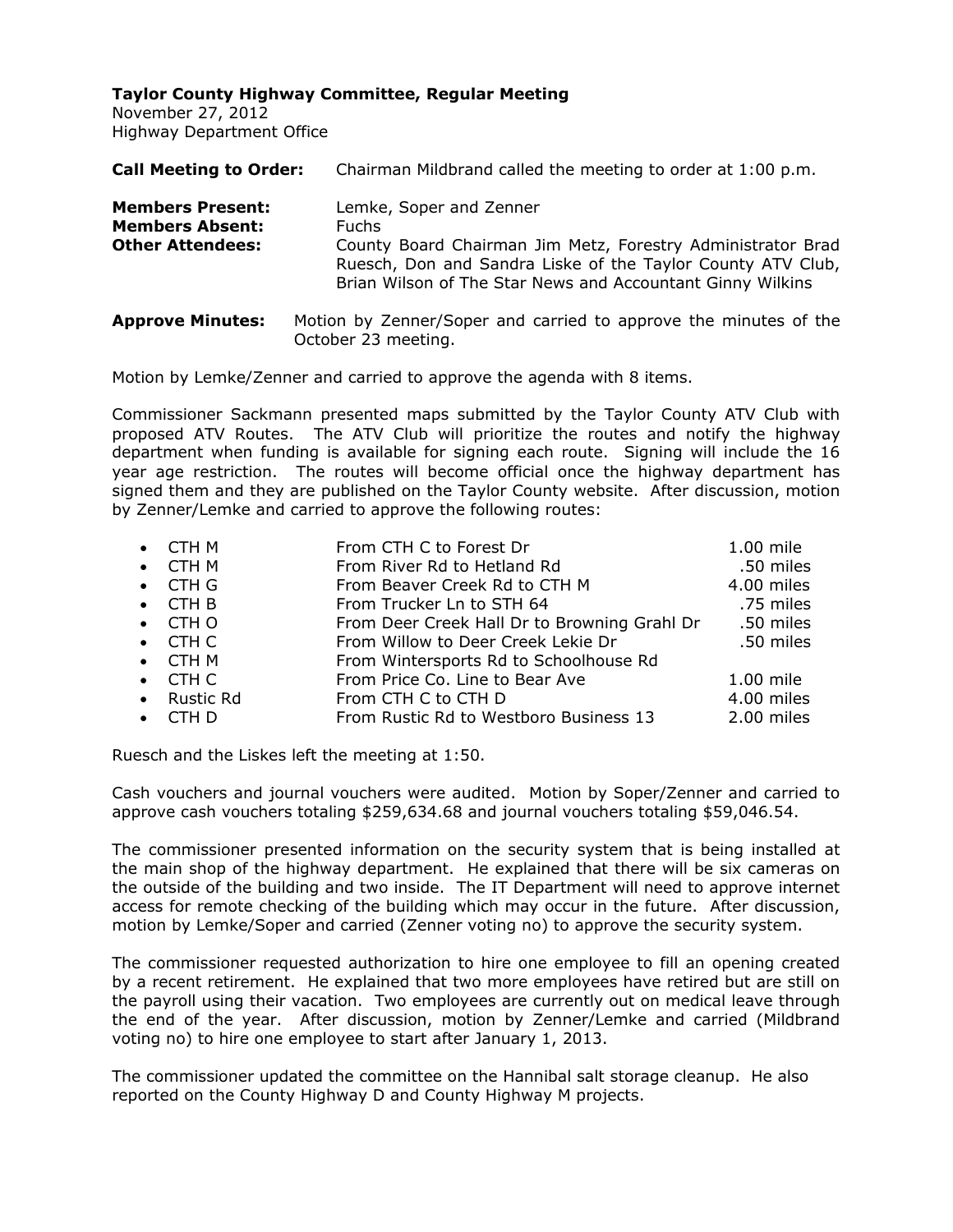**Next Committee Meeting:** The next regular meeting of the Taylor County Highway Committee will be December 18, 2012

**Adjournment:** Motion by Zenner/Soper and carried to adjourn at 2:35 P.M.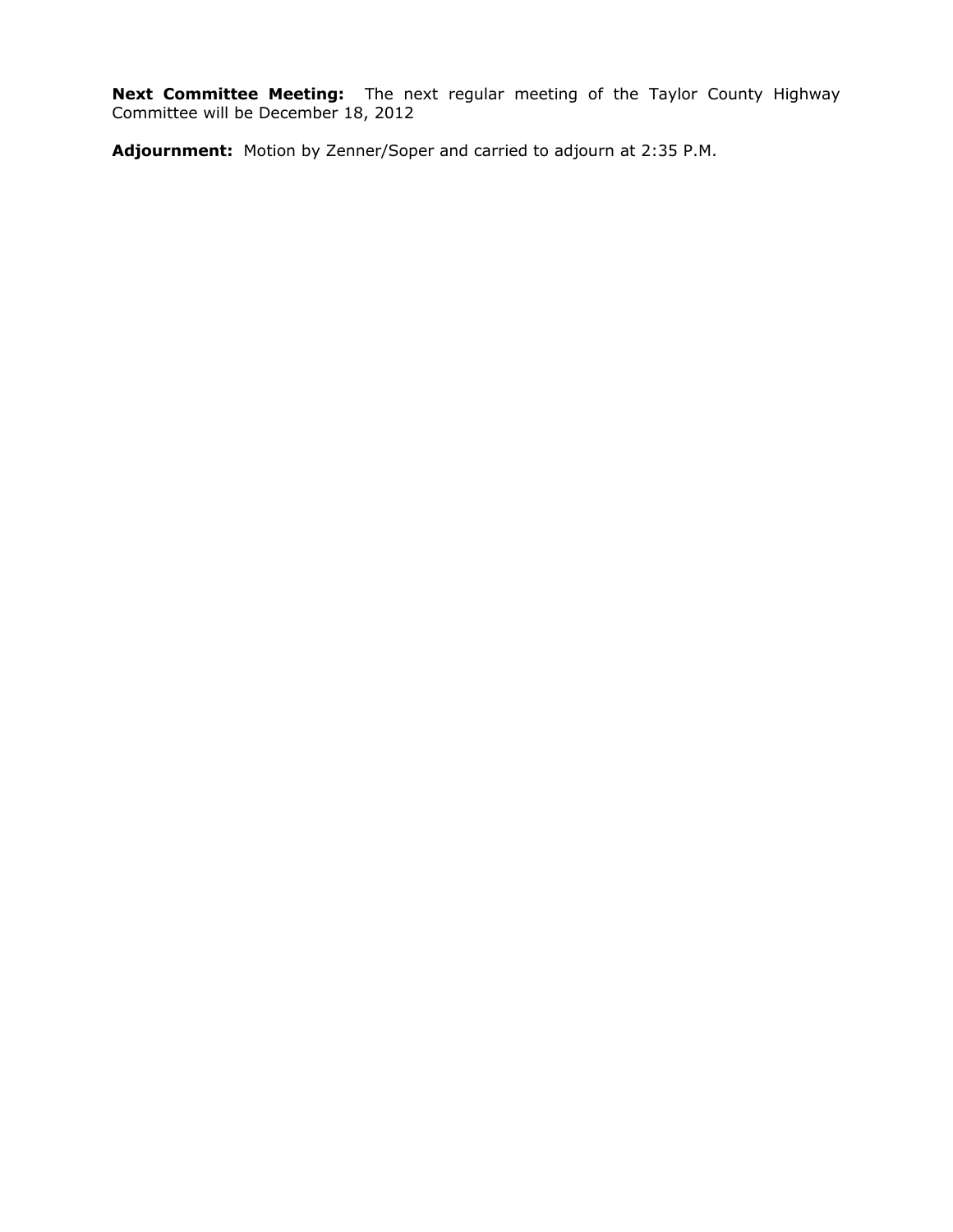October 23, 2012 Highway Department Office

| <b>Call Meeting to Order:</b>                                                | Chairman Mildbrand called the meeting to order at 1:00 p.m.                                                                                                             |
|------------------------------------------------------------------------------|-------------------------------------------------------------------------------------------------------------------------------------------------------------------------|
| <b>Members Present:</b><br><b>Members Absent:</b><br><b>Other Attendees:</b> | Fuchs, Lemke, and Zenner; Soper joined the meeting at 1:05<br>None<br>Forestry Administrator Brad Ruesch, Brian Wilson of The Star<br>News and Accountant Ginny Wilkins |
| <b>Approve Minutes:</b>                                                      | Motion by Zenner/Lemke and carried to approve the minutes of the<br>September 18 meeting.                                                                               |

Motion by Zenner/Fuchs and carried to approve the agenda with 10 items.

Cash vouchers and journal vouchers were audited. Motion by Lemke/Zenner and carried to approve cash vouchers totaling \$296,452.70 and journal vouchers totaling \$59,387.64.

A resolution was presented to support adequate funding for rail preservation, to be forwarded to area legislators. After discussion, motion by Fuchs/Lemke to approve the resolution in anticipation of an additional resolution by the Wisconsin County Highway Association requesting adequate funding for roadways. A roll call vote was taken: Fuchs aye, Soper no, Zenner aye, Lemke aye and Mildbrand no. Motion carried.

Brad Ruesch addressed the changes to Chapter 44 that will be presented to the County Board. The wording for the age restrictions has been changed to match what is anticipated to be passed by the State. Motion by Fuchs/Soper to send the changes to Chapter 44 of the Taylor County Code to the County Board for approval. A roll call was taken: Zenner no, Lemke aye, Fuchs aye, Soper aye and Mildbrand aye. Motion carried.

Chairman Mildbrand led a discussion on the Highway Department ATV Policy. Motion by Fuchs/Lemke to approve the policy pending approval by County Board. No action taken. Fuchs/Lemke amended the original motion to add wording "providing there is no alternate route" to the policy regarding trails to a local retail business. Motion carried.

Ruesch left the meeting at 1:55.

Commissioner Sackmann presented the 2013 State Routine Maintenance Agreement. The agreement is for \$655,600 which is \$13,500 less than 2012. Motion by Zenner/Fuchs and carried to approve the agreement.

Supervisor Lemke will represent Taylor County at the Winter Highway Conference in January. Supervisors Metz and Zenner may also attend.

Commissioner Sackmann reported that three department employees have recently retired, or will be retiring before the end of the year. One employee will be out on Family Medical Leave through the end of the year.

The commissioner reported on recent training he attended in Madison. He also reported on current department projects and the knockdown of a lighted stop sign at the County Road O & E intersection. The cost of the sign is approximately \$1,700.

**Next Committee Meeting:** The next regular meeting of the Taylor County Highway Committee will be November 27, 2012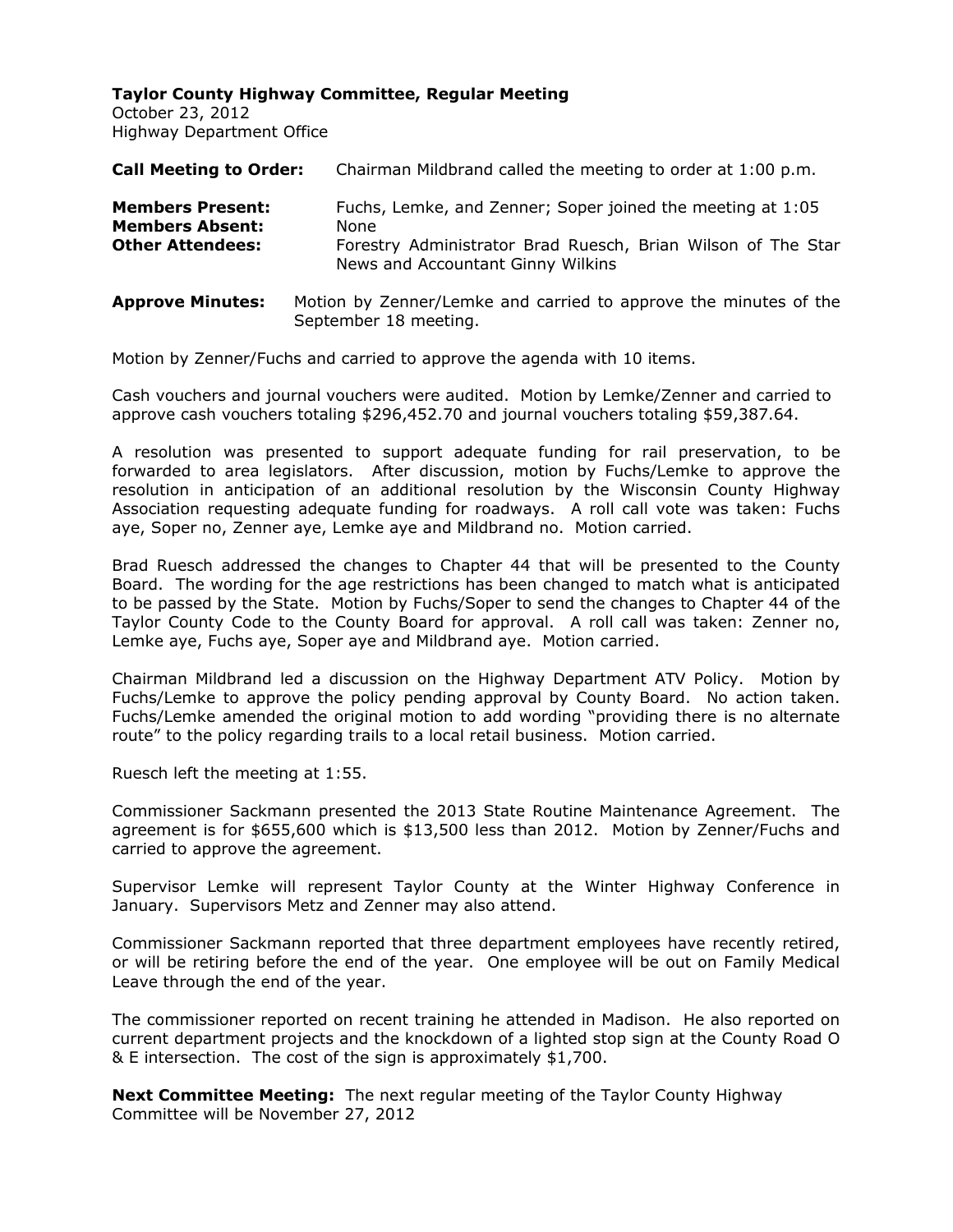**Adjournment:** Motion by Soper/Fuchs and carried to adjourn at 2:20 P.M.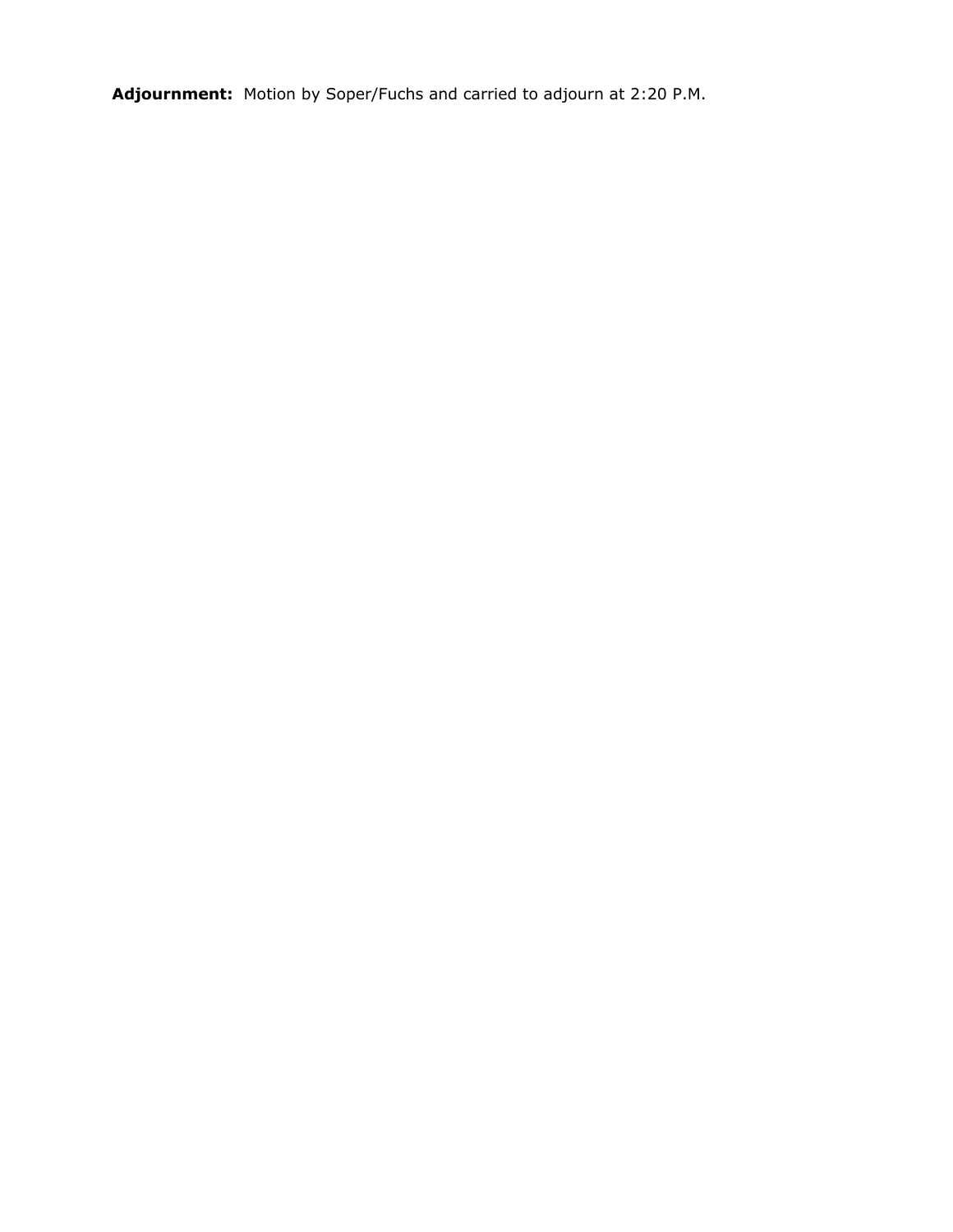September 18, 2012 Highway Department Office

| <b>Call Meeting to Order:</b>                                                | Chairman Mildbrand called the meeting to order at 1:00 p.m.                                                                                                                            |
|------------------------------------------------------------------------------|----------------------------------------------------------------------------------------------------------------------------------------------------------------------------------------|
| <b>Members Present:</b><br><b>Members Absent:</b><br><b>Other Attendees:</b> | Fuchs, Lemke, Soper and Zenner<br>None<br>County Board Chairman Jim Metz, Forestry Administrator Brad<br>Ruesch and Bob Lee. Brian Wilson of The Star News joined<br>meeting at $1:13$ |
| <b>Approve Minutes:</b>                                                      | Motion by Soper/Fuchs and carried to approve the minutes of the                                                                                                                        |

Motion by Zenner/Lemke and carried to approve the agenda with 11 items.

August 21 meeting.

Cash vouchers and journal vouchers were audited. Motion by Zenner/Lemke and carried to approve cash vouchers totaling \$178,764.71 and journal vouchers totaling \$69,667.91.

Brad Ruesch presented proposed changes to Chapter 44. After discussion, motion by Fuchs/Soper to approve the changes to Chapter 44 with an addition on page 5, item 5, stating "All 12 – 15 year olds driving an ATV or UTV are required to be with a parent or guardian and must have a valid safety certificate." Motion carried with Lemke and Zenner voting No.

The Highway ATV Policy discussion was tabled until the next meeting.

Commissioner Sackmann presented a Petition for Bridge Aid from the Towns of Greenwood and Rib Lake for shared culvert replacements 1.8 miles east of County Road C on Wood Creek Avenue with a total cost of \$12,052.82. Motion by Zenner/Lemke and carried to approve the petition. Fuchs abstained.

The commissioner presented four Petitions for Bridge Aid from the Town of Little Black for culvert replacements:

|           | • Pine Avenue over Pine Creek                              | <b>Total Cost</b><br>FEMA Payment<br><b>Balance</b> | \$32,728.80<br>$-19,415.24$<br>\$13,313.54 |
|-----------|------------------------------------------------------------|-----------------------------------------------------|--------------------------------------------|
|           | Motion by Lemke/Fuchs and carried to approve the petition. |                                                     |                                            |
| $\bullet$ | <b>Pine Avenue west of Sunset Drive</b>                    | <b>Total Cost</b><br>FEMA Payment<br>Balance        | \$37,345.74<br>$-34,557.04$<br>\$2,788.70  |
|           | Motion by Soper/Fuchs and carried to approve the petition. |                                                     |                                            |
| $\bullet$ | <b>Sunset Drive over Pine Creek</b>                        | <b>Total Cost</b><br>FEMA Payment<br><b>Balance</b> | \$36,448.02<br>$-31,361.11$<br>\$5,086.91  |
|           | Motion by Lemke/Fuchs and carried to approve the petition. |                                                     |                                            |
|           | <b>Apple Avenue at State Highway 13</b>                    | <b>Total Cost</b>                                   | \$3,555.86                                 |

FEMA Payment -3,017.51 Balance \$538.35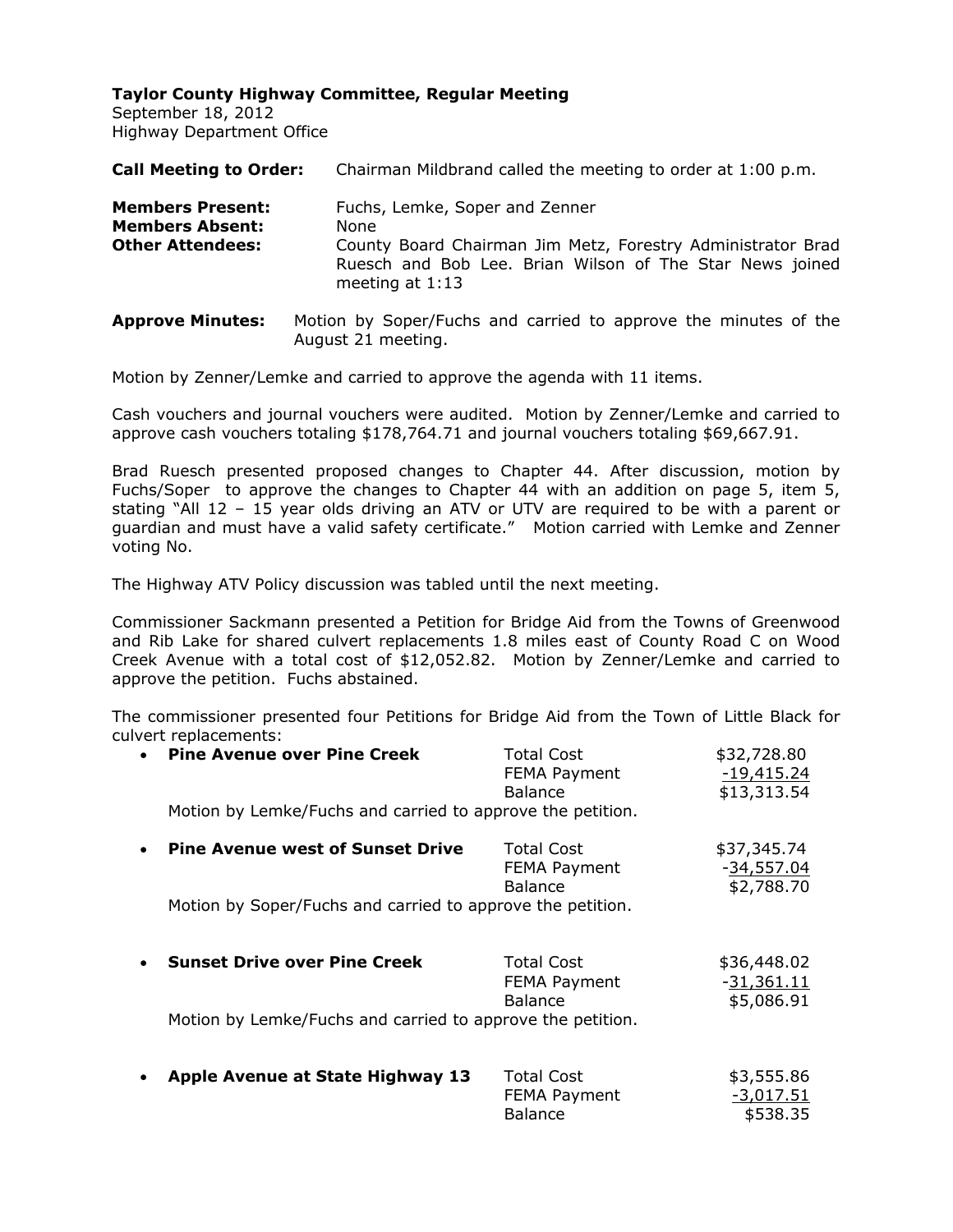Motion by Fuchs/Soper and carried to disapprove the petition based on the size (18") of the pipe which makes it ineligible.

Commissioner Sackmann presented the 2012 Bridge Aid Resolution. Motion by Zenner/Lemke and carried to approve the resolution and forward to the Finance Committee.

The Shop Superintendent/Airport Manager position was discussed. Airport Committee Chairman Zenner praised Shop Superintendent Ebert and Commissioner Sackmann for making the current arrangement work. Airport Committee Member Lee agreed that the arrangement is working well. Motion by Lemke/Fuchs and carried to continue the sharing of duties at the airport indefinitely. The recommendation will be passed on to the Personnel Committee.

The Commissioner distributed the agenda for the October 25 Commissioner and Committeemen's meeting hosted by Clark County.

He also reported the CTH O/Correction Creek Culvert project is complete and the road is open. The O & E intersection project is progressing.

The commissioner gave an update on the status of the Hannibal salt cleanup. He also reported on maintenance activities that are taking place.

**Next Committee Meeting:** The next regular meeting of the Taylor County Highway Committee will be October 23, 2012

**Adjournment:** Motion by Soper/Fuchs and carried to adjourn at 2:10 P.M.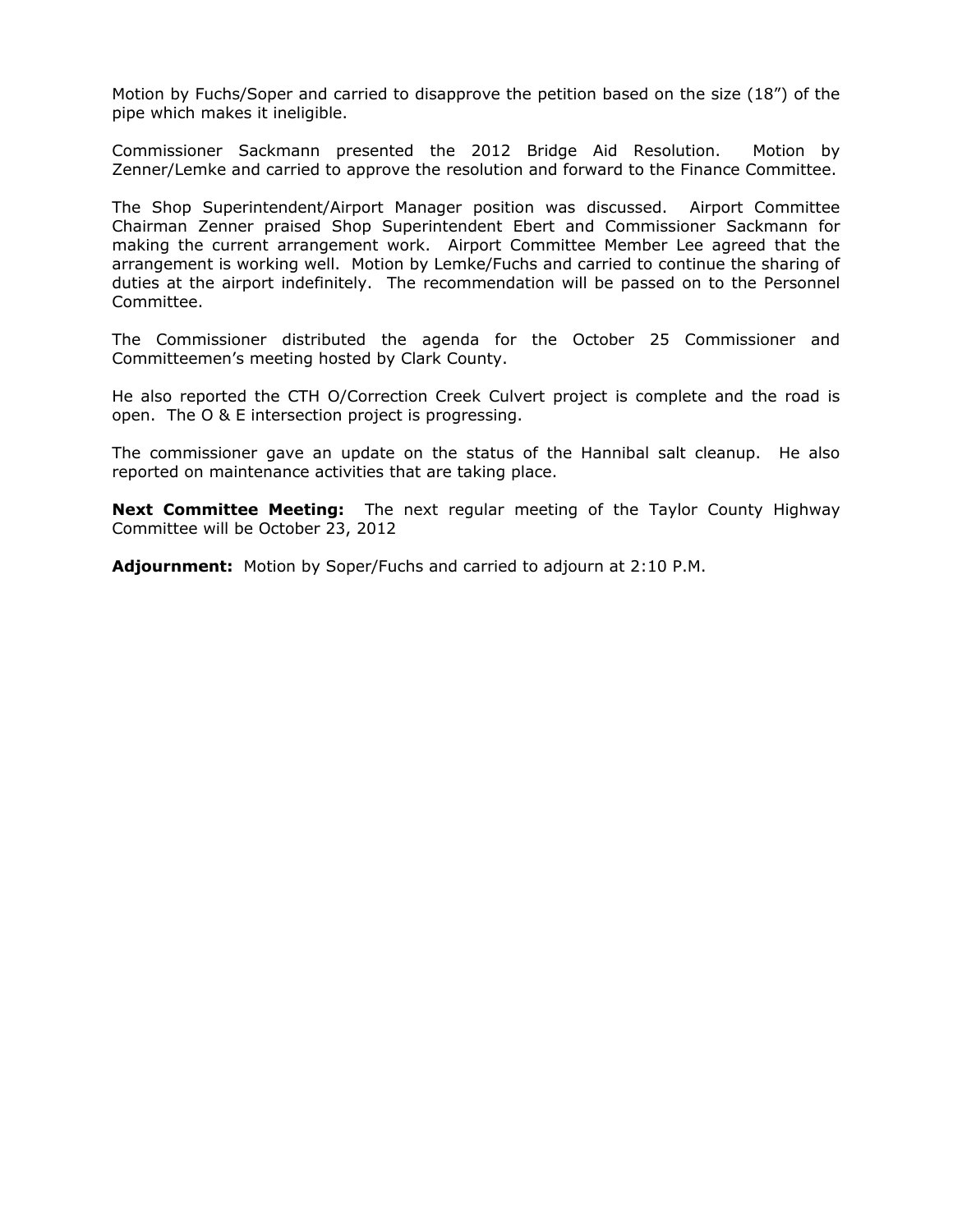August 21, 2012 Highway Department Office

| <b>Call Meeting to Order:</b>                                                | Chairman Mildbrand called the meeting to order at 1:00 p.m.                                                                                                                                                                                                      |
|------------------------------------------------------------------------------|------------------------------------------------------------------------------------------------------------------------------------------------------------------------------------------------------------------------------------------------------------------|
| <b>Members Present:</b><br><b>Members Absent:</b><br><b>Other Attendees:</b> | Fuchs, Lemke, Soper and Zenner<br>None<br>County Board Chairman Jim Metz, Corporation Counsel Ken<br>Schmiege, Forestry Administrator Brad Ruesch, Don Liske of<br>Taylor County ATV Club, Brian Wilson of The Star News, and<br><b>Accountant Ginny Wilkins</b> |
|                                                                              |                                                                                                                                                                                                                                                                  |

**Approve Minutes:** Motion by Zenner/Lemke and carried to approve the minutes of the July 17 meeting.

Motion by Fuchs/Lemke and carried to approve the agenda with 10 items.

Forestry Administrator Brad Ruesch led a discussion on the draft amendments to Chapter 44 of the Taylor County Code that was distributed to committee members. After discussion, it was decided that Ruesch and Corporation Counsel Schmiege will incorporate the changes discussed and update the ordinance for presentation at the September Highway Committee meeting.

Committee Chairman Mildbrand will draft a Highway Department ATV policy for consideration at the September meeting.

Motion by Lemke/Fuchs and carried (Zenner opposed) to approve an ordinance to create Section 27.30 of the Taylor County Code authorizing snowmobile, ATV and UTV routes on county highways.

Schmiege, Ruesch and Liske left the meeting at 2:10 p.m.

Cash vouchers and journal vouchers were audited. Motion by Zenner/Fuchs and carried to approve cash vouchers totaling \$265,488.22 and journal vouchers totaling \$60,919.82.

Commissioner Sackmann presented a Petition for Bridge Aid from the Town of Pershing for the replacement of culverts on North Loop Road. The estimated cost of replacement is \$1,800.00. Motion by Zenner/Lemke and carried to approve the petition.

The commissioner presented a Petition for Bridge Aid from the Town of Rib Lake to replace culverts on West Rib Road. The estimated cost of the replacement is \$8,200.00. Motion by Fuchs/Zenner and carried to approve the petition.

Commissioner Sackmann presented a 2013 budget proposal. The proposal included three options: 0% increase, 5% increase and an ideal budget. The ideal budget would allow for paving 15 miles of county roads which is the annual mileage necessary to achieve a 16 year road life.

Motion by Zenner/Lemke to approve the 5% increase in the highway budget for presentation to the Budget Review Committee. Zenner and Lemke voting aye; Fuchs, Mildbrand and Soper voting no. Motion failed.

Motion by Fuchs/Soper and carried to approve the 0% budget for presentation to the Budget Review Committee. Lemke and Zenner voting no.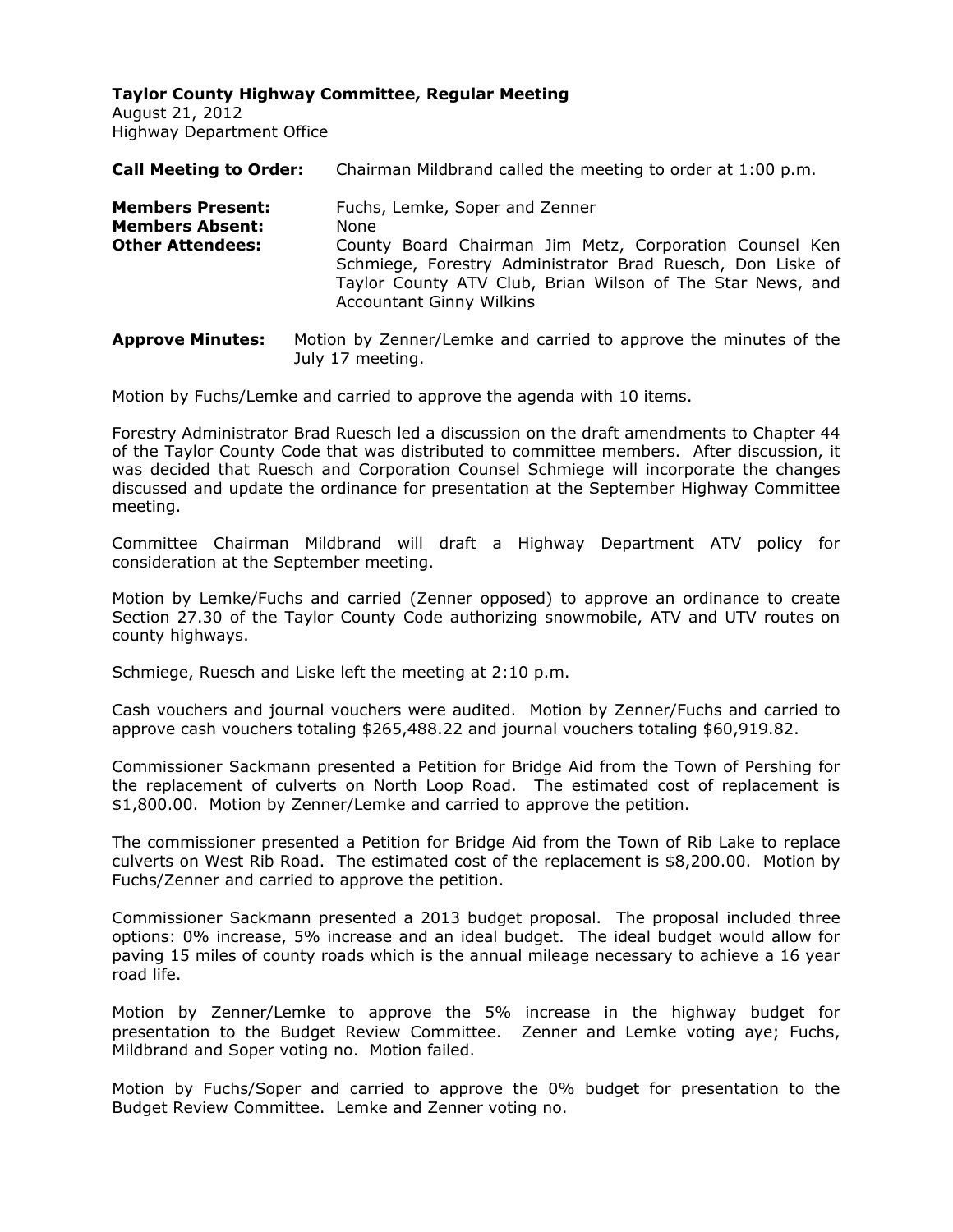Metz, Lemke and Wilson left the meeting at 2:30 p.m.

The commissioner presented a resolution approving the 2013 Equipment Schedule. After discussion, motion by Fuchs/Soper and carried to approve the resolution and forward it to the Finance Committee.

The commissioner reported that the Correction Creek/Hwy O culverts replacement project began on Monday and is expected to be completed in four weeks.

The commissioner also reported that the County Roads O and E Intersection Project will begin after Labor Day.

Commissioner Sackmann reported that he sent a letter of dissatisfaction to American Asphalt at the request of the committee at the July meeting. American Asphalt credited the department with \$8,000.00.

Chairman Mildbrand questioned the placement of a political sign on county property at the Rib Lake shop. The commissioner explained that the sign is not on county property, but on property of the Village of Rib Lake.

**Next Committee Meeting:** The next regular meeting of the Taylor County Highway Committee will be September 18, 2012

**Adjournment:** Motion by Fuchs/Soper and carried to adjourn at 2:45 P.M.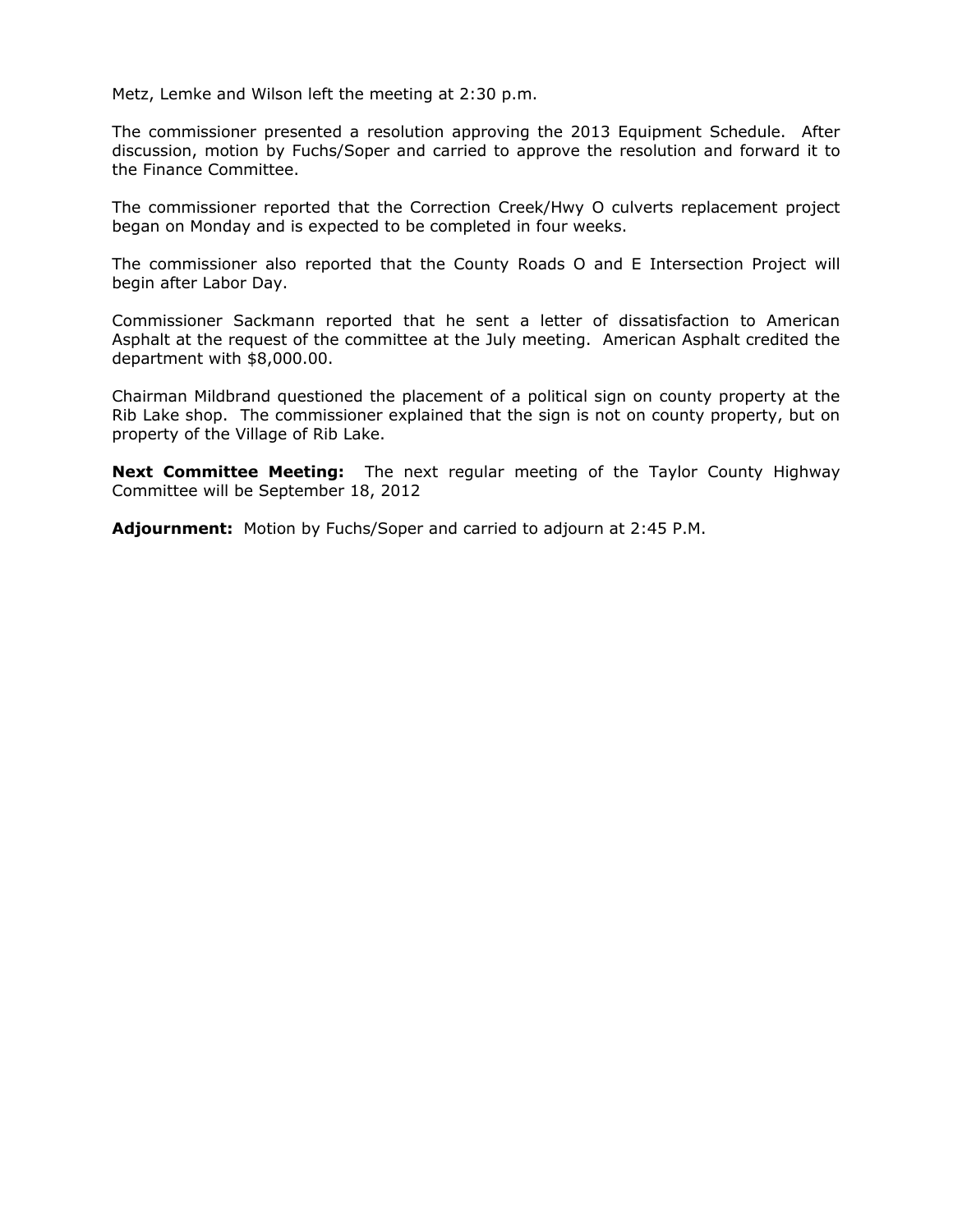**Docket No.\_\_\_\_\_\_\_\_\_\_**

#### **RESOLUTION NO. \_\_\_\_\_\_\_\_\_\_**

A RESOLUTION APPROVING THE 2013 HIGHWAY DEPARTMENT EQUIPMENT SCHEDULE.

WHEREAS, Chapter 18.01, Section (1) of the Taylor County Code requires annual County Board of Supervisors approval of the Equipment Schedule for purchase of equipment, buildings and grounds and betterments by the Highway Department and,

WHEREAS, the Highway Committee and Highway Department have completed an itemized estimate of expenditures and resources for the purchase of highway equipment for 2013 as follows:

| 2012 Estimated Machinery Earnings | \$250,000 |
|-----------------------------------|-----------|
| 2012 Equipment Fund Carryover     | \$200,000 |
| Total Resources                   | \$450,000 |
| 2 Patrol Trucks                   | \$320,000 |
| Mower Tractor                     | \$85,000  |
| Tanker Trailer                    | \$25,000  |
| Betterments and Unanticipated     | \$20,000  |
| <b>Total Expenditures</b>         | \$450,000 |

WHEREAS, the Taylor County Highway Committee approved the proposed 2013 Equipment Schedule on August 21, 2012,

WHEREAS, the Taylor County Finance Committee approved the proposed 2013 Equipment Schedule on\_\_\_\_\_\_\_\_\_\_\_\_\_\_\_\_\_\_\_\_\_\_\_\_\_\_\_\_\_\_\_\_\_\_, 2012,

NOW THEREFORE, BE IT RESOLVED, that this Board of Supervisors, duly assembled on this \_\_\_ day of October, 2012, does hereby approve the 2013 Highway Department Equipment Schedule.

\_\_\_\_\_\_\_\_\_\_\_\_\_\_\_\_\_\_\_\_\_\_\_\_\_\_\_\_ \_\_\_\_\_\_\_\_\_\_\_\_\_\_\_\_\_\_\_\_\_\_\_\_\_\_

 $\frac{1}{2}$  ,  $\frac{1}{2}$  ,  $\frac{1}{2}$  ,  $\frac{1}{2}$  ,  $\frac{1}{2}$  ,  $\frac{1}{2}$  ,  $\frac{1}{2}$  ,  $\frac{1}{2}$  ,  $\frac{1}{2}$  ,  $\frac{1}{2}$  ,  $\frac{1}{2}$  ,  $\frac{1}{2}$  ,  $\frac{1}{2}$  ,  $\frac{1}{2}$  ,  $\frac{1}{2}$  ,  $\frac{1}{2}$  ,  $\frac{1}{2}$  ,  $\frac{1}{2}$  ,  $\frac{1$ 

RESPECTFULLY SUBMITTED:

**HIGHWAY COMMITTEE: FINANCE COMMITTEE:**

Dennis Fuchs Tim Hansen

\_\_\_\_\_\_\_\_\_\_\_\_\_\_\_\_\_\_\_\_\_\_\_\_\_\_\_\_ \_\_\_\_\_\_\_\_\_\_\_\_\_\_\_\_\_\_\_\_\_\_\_\_\_\_

 $\frac{1}{2}$  ,  $\frac{1}{2}$  ,  $\frac{1}{2}$  ,  $\frac{1}{2}$  ,  $\frac{1}{2}$  ,  $\frac{1}{2}$  ,  $\frac{1}{2}$  ,  $\frac{1}{2}$  ,  $\frac{1}{2}$  ,  $\frac{1}{2}$  ,  $\frac{1}{2}$  ,  $\frac{1}{2}$  ,  $\frac{1}{2}$  ,  $\frac{1}{2}$  ,  $\frac{1}{2}$  ,  $\frac{1}{2}$  ,  $\frac{1}{2}$  ,  $\frac{1}{2}$  ,  $\frac{1$ 

\_\_\_\_\_\_\_\_\_\_\_\_\_\_\_\_\_\_\_\_\_\_\_\_\_\_\_\_ \_\_\_\_\_\_\_\_\_\_\_\_\_\_\_\_\_\_\_\_\_\_\_\_\_\_

Scott Mildbrand, Chair Charles Zenner, Chair

Dave Lemke Scott Mildbrand

Ray Soper **Dave Krug** Dave Krug

**Charles Zenner** Dennis Fuchs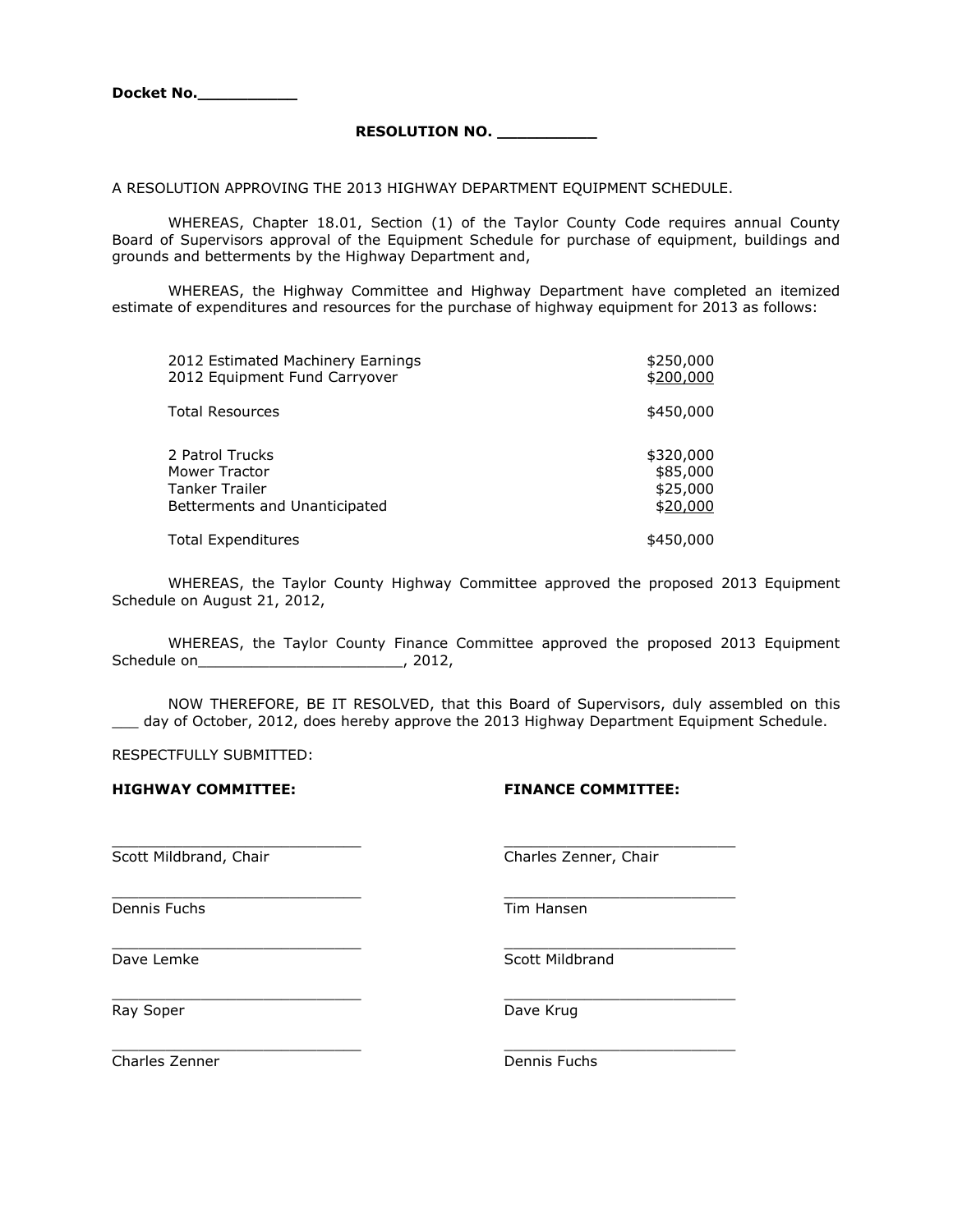## **TAYLOR COUNTY HIGHWAY DEPARTMENT 2013 PROPOSED BUDGET**

|                                  | <b>Adopted 2012</b> | 0% Increase     | <b>5% Increase</b> | <b>Ideal Budget</b> |
|----------------------------------|---------------------|-----------------|--------------------|---------------------|
|                                  |                     | *Pave 5.3 miles | *Pave 6 miles      | *Pave 15 miles      |
| <b>EXPENSES</b>                  |                     |                 |                    |                     |
| <b>County Trunk Roads</b>        |                     |                 |                    |                     |
| <b>Routine Maintenance</b>       | \$1,000,000         | \$1,100,000     | \$1,100,000        | \$1,100,000         |
| <b>Winter Maintenance</b>        | \$400,000           | \$450,000       | \$450,000          | \$450,000           |
| Resurface & Sealcoat             | \$1,215,363         | \$910,117       | \$1,017,827        | \$2,550,000         |
| Federal Aid Construction (CTH D) | \$0                 | \$200,000       | \$200,000          | \$200,000           |
| <b>Federal Bridge</b>            | \$50,000            | \$0             | \$0                | \$0                 |
| Administration                   | \$400,000           | \$400,000       | \$400,000          | \$400,000           |
| Transfer to Machinery Fund       | \$0                 | \$0             | \$0                | \$0                 |
| <b>Total Expenses</b>            | \$3,065,363         | \$3,060,117     | \$3,167,827        | \$4,700,000         |
| <b>REVENUES</b>                  |                     |                 |                    |                     |
| Tax Levy for County Roads        | \$1,929,197         | \$1,929,197     | \$2,036,907        | \$3,569,080         |
| Tax Levy for Equipment           | \$0                 | \$0             | \$0                | \$0                 |
| Tax Levy for Administration      | \$225,000           | \$225,000       | \$225,000          | \$225,000           |
| Records & Reports                | \$175,000           | \$175,000       | \$175,000          | \$175,000           |
| <b>State Transportation Aids</b> | \$637,779           | \$633,057       | \$633,057          | \$633,057           |
| <b>CTH D Reserve</b>             | \$0                 | \$0             | \$0                | \$0                 |
| <b>CHIP Revenue</b>              | \$98,387            | \$97,863        | \$97,863           | \$97,863            |
| <b>CHIP-D Revenue</b>            | \$0                 | \$0             | \$0                | \$0                 |
| <b>Total Revenues</b>            | \$3,065,363         | \$3,060,117     | \$3,167,827        | \$4,700,000         |
| <b>HIGHWAY TAX LEVY</b>          |                     |                 |                    |                     |
| Equipment                        | \$0                 | \$0             | \$0                | \$0                 |
| Administration                   | \$225,000           | \$225,000       | \$225,000          | \$225,000           |
| <b>County Roads</b>              | \$1,929,197         | \$1,929,197     | \$2,036,907        | \$3,569,080         |
| <b>Total Highway Tax Levy</b>    | \$2,154,197         | \$2,154,197     | \$2,261,907        | \$3,794,080         |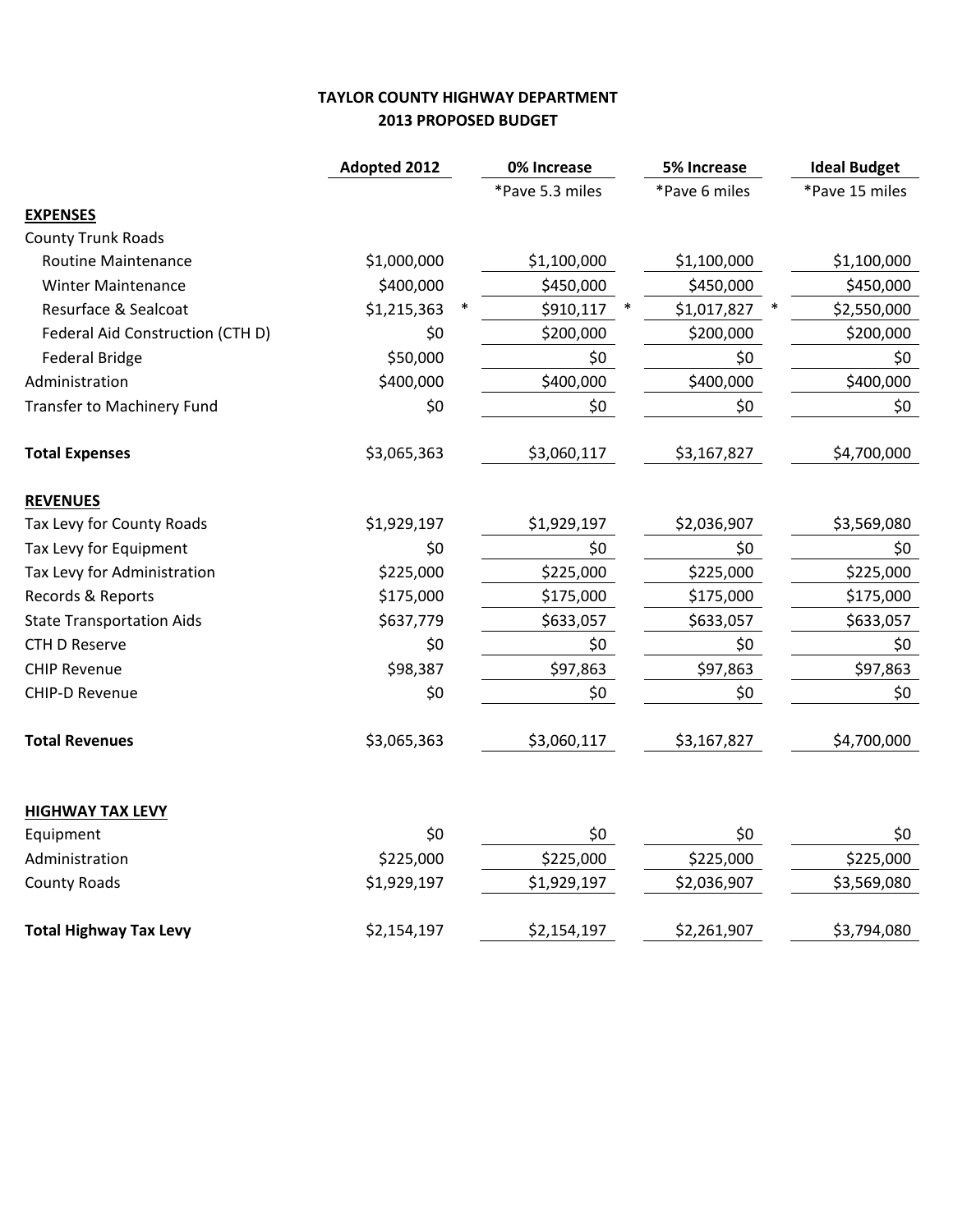July 17, 2012 Highway Department Office

| <b>Call Meeting to Order:</b>                                                | Chairman Mildbrand called the meeting to order at 1:00 p.m.                                                                         |
|------------------------------------------------------------------------------|-------------------------------------------------------------------------------------------------------------------------------------|
| <b>Members Present:</b><br><b>Members Absent:</b><br><b>Other Attendees:</b> | Fuchs, Lemke, and Soper<br>Zenner<br>County Board Chairman Jim Metz, Brian Wilson of The Star<br>News, and Accountant Ginny Wilkins |
| <b>Approve Minutes:</b>                                                      | Motion by Fuchs/Lemke and carried to approve the minutes of the                                                                     |

June 19 meeting.

Motion by Soper/Lemke and carried to approve the agenda with 7 items.

Cash vouchers and journal vouchers were audited. Motion by Fuchs/Soper and carried to approve cash vouchers totaling \$910,832.29 and journal vouchers totaling \$60,394.02 and directing the highway commissioner to send a letter to American Asphalt expressing the dissatisfaction of the highway committee with the asphalt production levels during the recent paving operations.

Agenda Item 4 was tabled and will be addressed at the August Highway Committee meeting.

Commissioner Sackmann informed the committee of a past due bill for the replacement of a sign that was knocked down in a motor vehicle accident that occurred in February. Three collection attempts have been made with no response from the driver. Motion by Fuchs/Lemke and carried to authorize pursuing a small claims action for this bill. The motion also included authorizing the highway commissioner to pursue small claims actions on any future bills after three months of collection efforts and a thirty day notice to the responsible party.

The commissioner reported that county paving operations are complete. Pavement marking on the newly paved roads will take place on Thursday. The commissioner commended the department staff for their work during the two hottest weeks of the year. He felt the results were excellent.

The commissioner reported that the Correction Creek/Hwy O culverts are scheduled to be replaced beginning August 20. County Highway O will be closed for 20 working days.

The commissioner also reported that the County Roads O and E Intersection Project will begin in September. County Road E will be closed for approximately 20 working days during this project.

The commissioner updated the committee on the Hannibal Salt Contamination project. The engineers hired for this project hope to have a closure by the end of July.

**Next Committee Meeting:** The next regular meeting of the Taylor County Highway Committee will be August 21, 2012

**Adjournment:** Motion by Fuchs/Lemke and carried to adjourn at 1:30 P.M.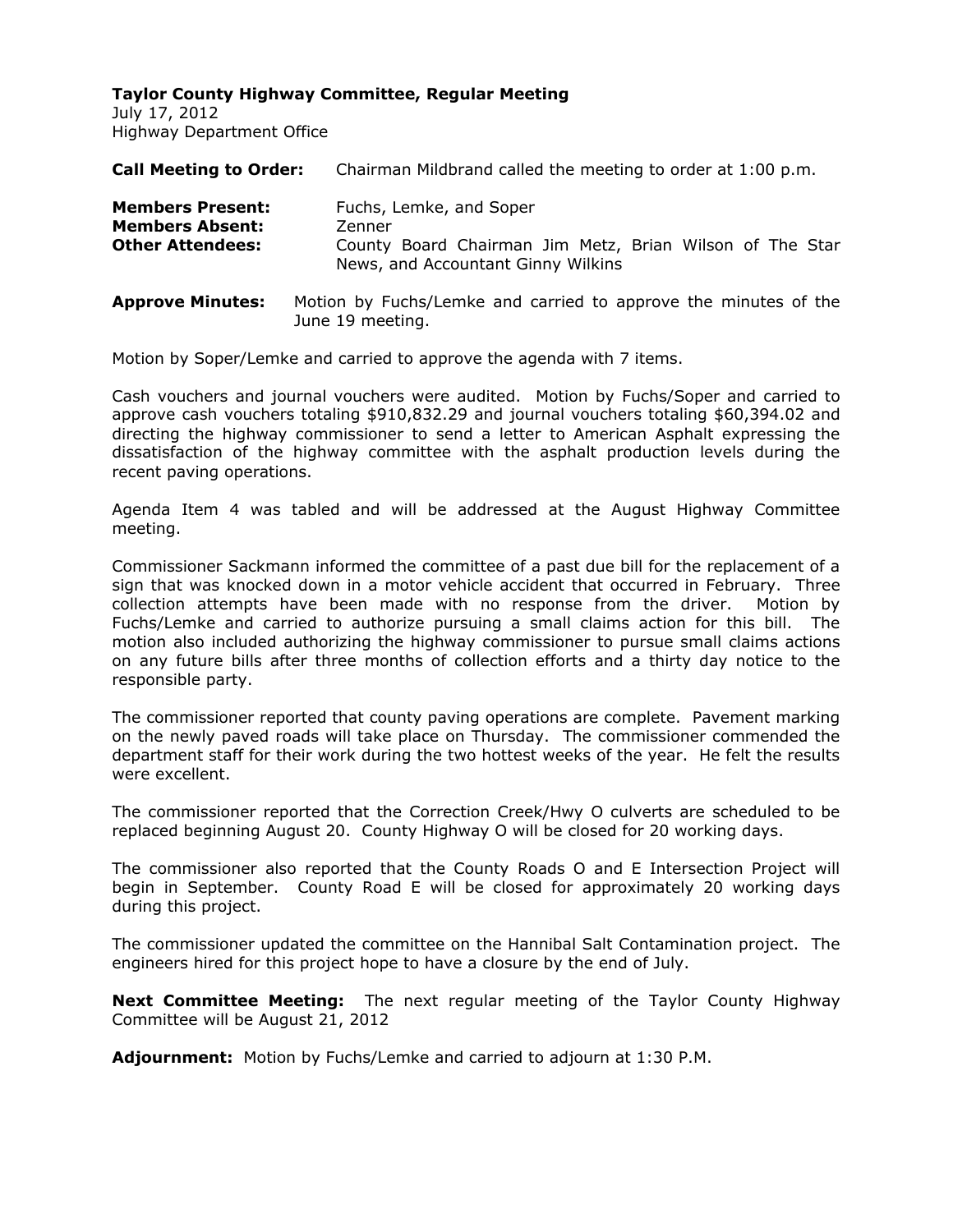June 19, 2012 Highway Department Office

| <b>Call Meeting to Order:</b>                     | Chairman Mildbrand called the meeting to order at 1:00 p.m.                                                                                                                                      |
|---------------------------------------------------|--------------------------------------------------------------------------------------------------------------------------------------------------------------------------------------------------|
| <b>Members Present:</b><br><b>Members Absent:</b> | Fuchs, Lemke, Soper and Zenner                                                                                                                                                                   |
| <b>Other Attendees:</b>                           | County Board Chairman Jim Metz, Forestry Administrator Brad<br>Ruesch, Brian Wilson of The Star News, Dawn Wells, Steve<br>VandenHeuvel, John and Patricia Hemmy and Accountant Ginny<br>Wilkins |
| <b>Annrove Minutes:</b>                           | Motion by Zenner/Fuchs and carried to annrove the minutes of the                                                                                                                                 |

**Approve Minutes:** Motion by Zenner/Fuchs and carried to approve the minutes of the May 15 meeting.

Motion by Lemke/Zenner and carried to approve the agenda with 7 items.

Cash vouchers and journal vouchers were audited. Motion by Zenner/Fuchs and carried to approve cash vouchers totaling \$443,835.89 and journal vouchers totaling \$59,931.83.

Dawn Wells addressed the committee with her safety concerns for the intersection of County Road M and Hillcrest Road in the Town of Chelsea. The Town of Chelsea is proposing purchasing property from Ms. Wells in order to move the intersection to create safer access to County Road M. Ms. Wells requested the Taylor County Highway Department share the cost of moving this intersection. After discussion concerning alternatives to address the problem, motion by Zenner/Lemke and carried (Mildbrand abstaining) to allow the new access location and authorizing the highway department to pave the approach of the relocated road to County Road M not to exceed \$1,500.00. Wells, VandenHeuvel and the Hemmy's left the meeting at 1:35 P.M.

Chairman Mildbrand led a discussion of a draft ATV ordinance. After discussion it was decided that Brad Ruesch will revise the ordinance and present the revisions to the ATV subcommittee for review. After review by the subcommittee, the ordinance will be brought back to the highway committee for approval before being submitted for County Board approval. Ruesch left the meeting at 2:10.

Commissioner Sackmann reported that the department plans to begin county paving operations tomorrow with an approximate 8 day duration. Mowing operations are currently taking place.

**Next Committee Meeting:** The next regular meeting of the Taylor County Highway Committee will be July 17, 2012

**Adjournment:** Motion by Zenner/Fuchs and carried to adjourn at 2:15 P.M.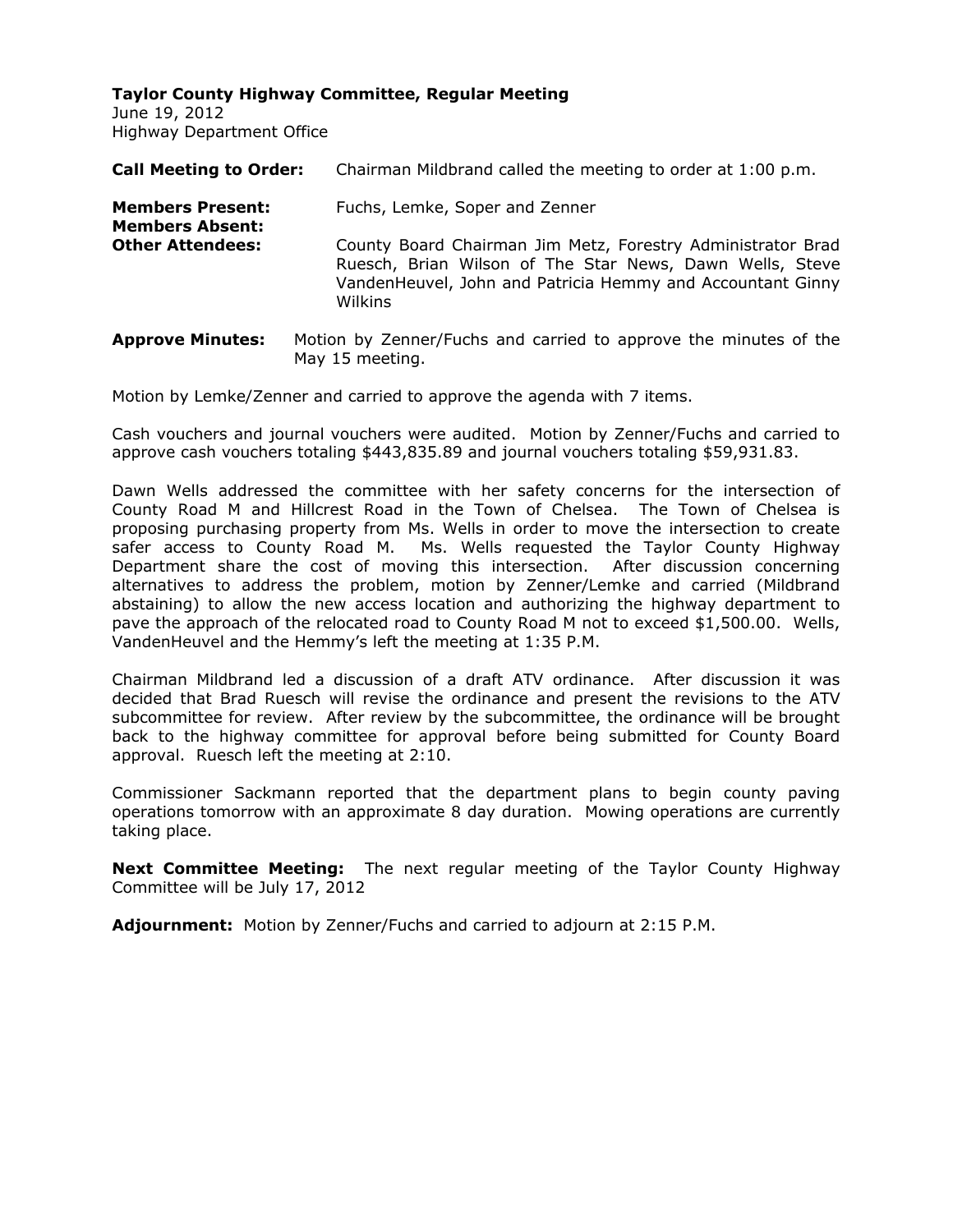May 15, 2012 Highway Department Office

| <b>Call Meeting to Order:</b>                                                | Chairman Mildbrand called the meeting to order at 1:00 p.m.                                                                                                               |
|------------------------------------------------------------------------------|---------------------------------------------------------------------------------------------------------------------------------------------------------------------------|
| <b>Members Present:</b><br><b>Members Absent:</b><br><b>Other Attendees:</b> | Fuchs, Lemke, and Zenner<br>Soper<br>County Board Chairman Jim Metz, Forestry Administrator Brad<br>Ruesch, Brian Wilson of The Star News and Accountant Ginny<br>Wilkins |

**Approve Minutes:** Motion by Zenner/Fuchs and carried to approve the minutes of the April 23 meeting.

Motion by Lemke/Fuchs and carried to approve the agenda with 8 items. Item 7 was removed.

Cash vouchers and journal vouchers were audited. Motion by Zenner/Fuchs and carried to approve cash vouchers totaling \$331,478.04 and journal vouchers totaling \$56,621.84.

A draft ATV Ordinance was discussed. Among the items discussed were:

- Use of the DNR ordinance form or model after Price County ordinance
- Age limit of operators
- Dates of allowable operation
- Connecting routes only

The consensus of the committee was to try to keep the ordinance as similar to the state statutes as possible. It is hoped that the towns will adapt their ordinances to maintain consistency with the county ordinance. Brad Ruesch recommended including UTV's in the ordinance.

Chairman Mildbrand will meet with the ATV subcommittee and bring an updated draft ordinance to the June Highway Committee Meeting that, if approved, will be presented to the full county board.

Ruesch and Metz left the meeting at 2:00.

Commissioner Sackmann presented two petitions for Bridge Aid from the Town of Greenwood. The first was for the replacement of culverts on Joe Martin Drive. The replacement is warranted with an estimated cost of \$2,000.00.

The second petition is for the replacement of culverts on Timber Drive with an estimated cost of \$2,420.00. The replacement is warranted.

Motion by Zenner/Lemke and carried (Fuchs abstained) to approve the two petitions.

The commissioner presented a Petition for Bridge Aid from the Town of Goodrich for the replacement of a steel culvert on Rinehart Drive. The replacement is warranted and has an estimated cost of \$7,200.00. Motion by Fuchs/Zenner and carried to approve the petition.

The commissioner reported that the graveling is complete on the Rustic Road. 4,300 yards of gravel were placed. Some drainage issues will be addressed this week and dust control will be applied later this month.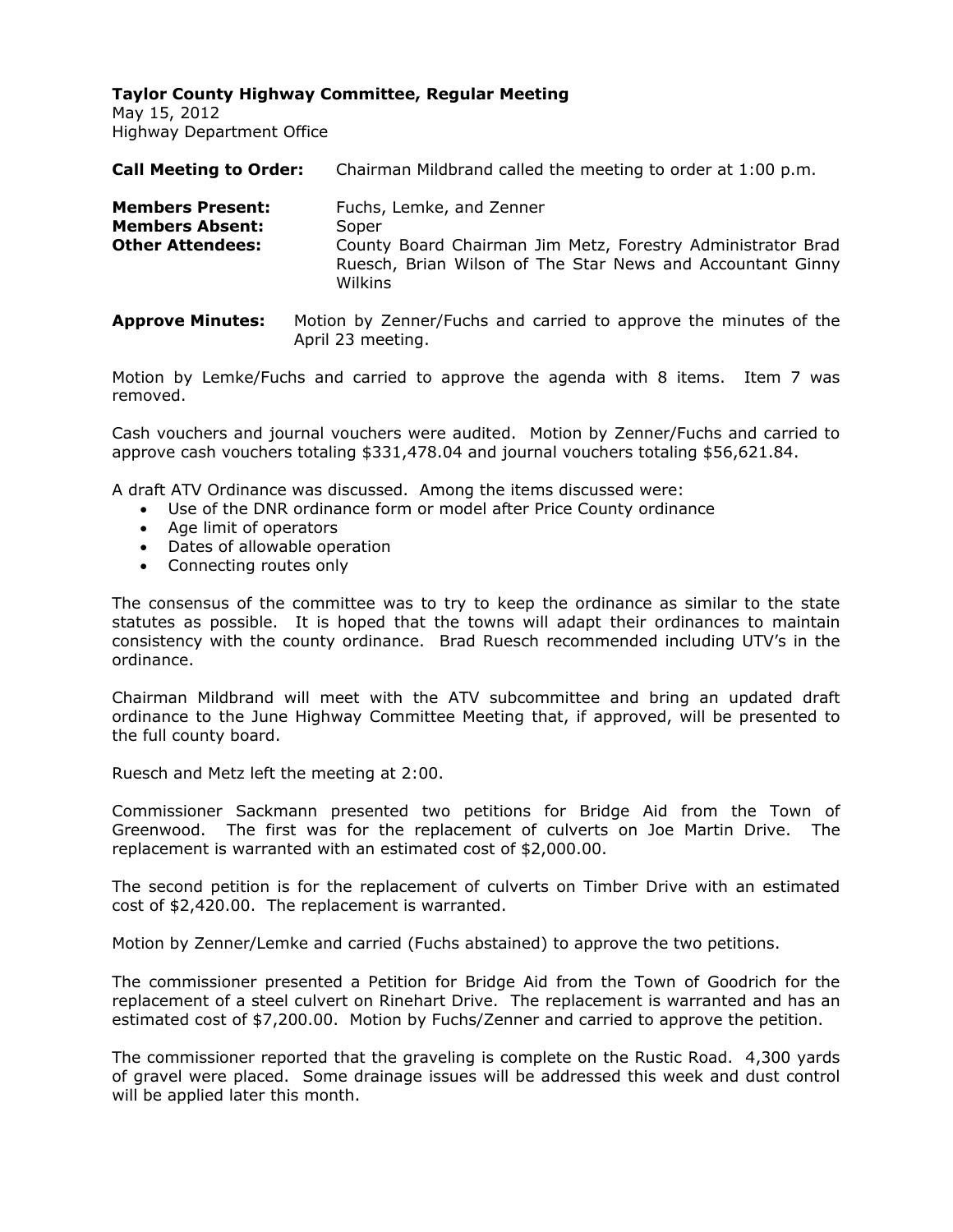The commissioner will attend a Public Lands Highway meeting on Thursday where he will receive additional information regarding funding for the County Road M project.

Commissioner Sackmann reported that the department will begin county road construction projects at the end of the month and hope to have them completed by July 4.

**Next Committee Meeting:** The next regular meeting of the Taylor County Highway Committee will be June 19, 2012

**Adjournment:** Motion by Fuchs/Zenner and carried to adjourn at 2:10 P.M.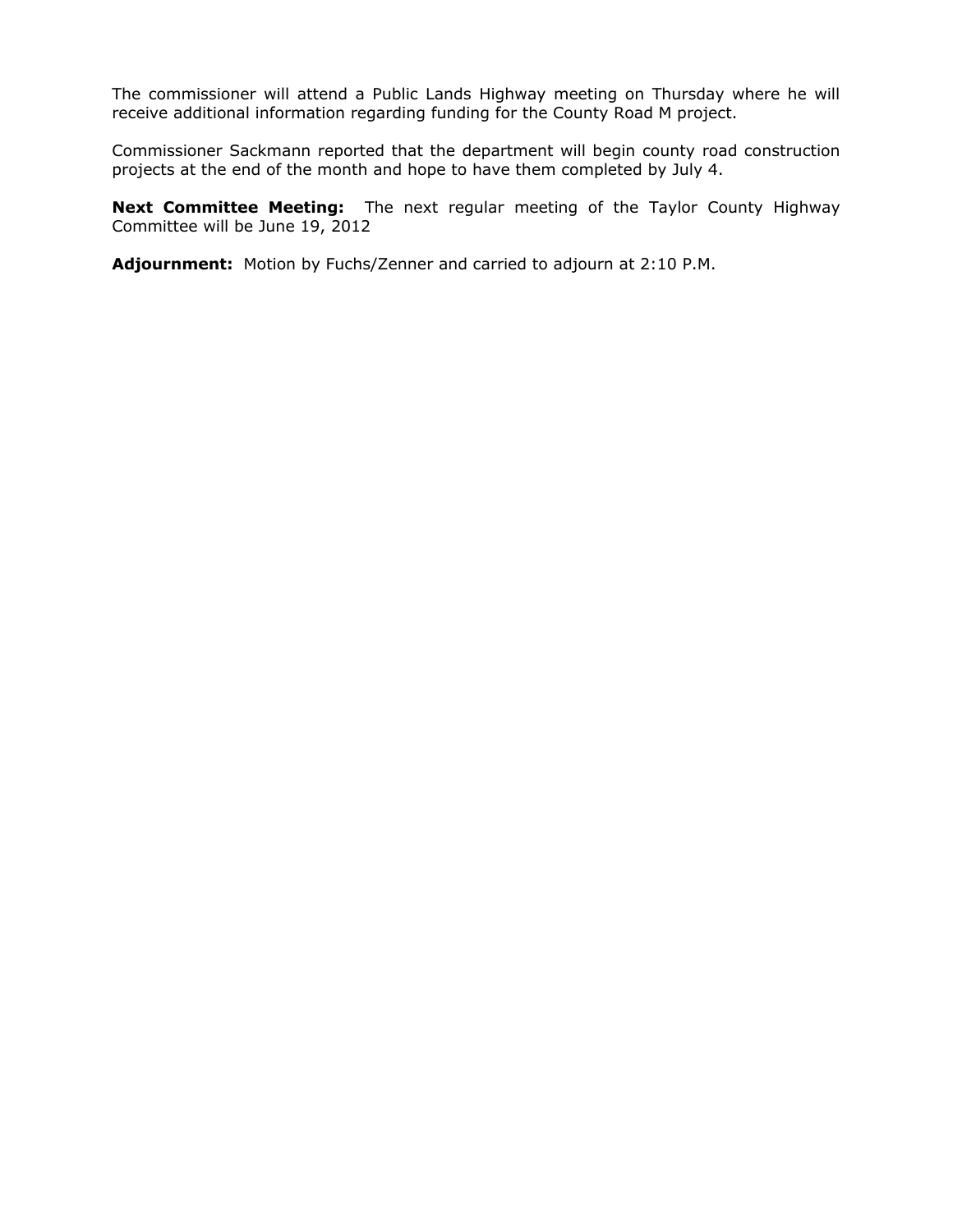April 23, 2012 3<sup>rd</sup> Floor Board Room, Courthouse

| <b>Call Meeting to Order:</b>                                                | Chairman Mildbrand called the meeting to order at 1:00 p.m.                                                                                                                                             |
|------------------------------------------------------------------------------|---------------------------------------------------------------------------------------------------------------------------------------------------------------------------------------------------------|
| <b>Members Present:</b><br><b>Members Absent:</b><br><b>Other Attendees:</b> | Fuchs, Lemke, Soper, and Zenner<br>None<br>Sheriff Bruce Daniels, Forestry Administrator Brad Ruesch,<br>Various ATV Club Members, Brian Wilson of The Star News and<br><b>Accountant Ginny Wilkins</b> |
| <b>Approve Minutes:</b>                                                      | Motion by Zenner/Fuchs and carried to approve the minutes of the                                                                                                                                        |

March 27 meeting.

Chairman Mildbrand welcomed new committee member Dave Lemke.

Motion by Lemke/Fuchs and carried to approve the agenda with nine items.

Members of the ATV clubs expressed interest in opening approximately 11 miles of county highways to ATV use.

Dan Virnig, president of the Price County ATV Club and the Price County Tavern League presented information on Price County's policies regarding ATV's using county highways. Mr. Virnig stressed the fact that he worked closely with the Price County Highway Committee and other county officials to develop an ordinance allowing ATV use of county roads from May 15 to October 15 each year. Mr. Virnig presented the details of the Price County plan.

After discussion, motion by Zenner/Lemke to move forward with developing an ordinance that will be brought back to the Highway Committee for discussion. A roll call vote was taken with Soper, Zenner, Lemke and Mildbrand voting aye. Fuchs abstained. Motion carried.

Chairman Mildbrand asked for volunteers to serve on a committee to develop the ordinance. Don Liske of the ATV clubs, Brad Ruesch, Sheriff Daniels, Scott Mildbrand and Dave Lemke will serve on the committee. The corporation counsel will be asked to review the ordinance.

Sheriff Daniels, Brad Ruesch and the members of the ATV clubs left the meeting.

Cash vouchers and journal vouchers were audited. Motion by Soper/Fuchs and carried to approve cash vouchers totaling \$220,458.75 and journal vouchers totaling \$66,826.98.

Commissioner Sackmann reported on maintenance that is planned for the Rustic Road. 6500 tons of gravel will be placed, some drainage issues will be addressed and dust control will be applied. The approximate cost of these improvements will be \$65,000.

Committee Member Soper presented a concern regarding maintaining the road as a Rustic Road. After discussion the members of the committee felt it was in Taylor County's best interest to maintain the road as a Rustic Road. No action taken.

The commissioner presented the one bid received for hot mix asphalt for Taylor County's CHIP project. Motion by Lemke/Zenner and carried to accept the bid from American Asphalt for \$49.37 per ton of hot mix asphalt for Taylor County's CHIP project.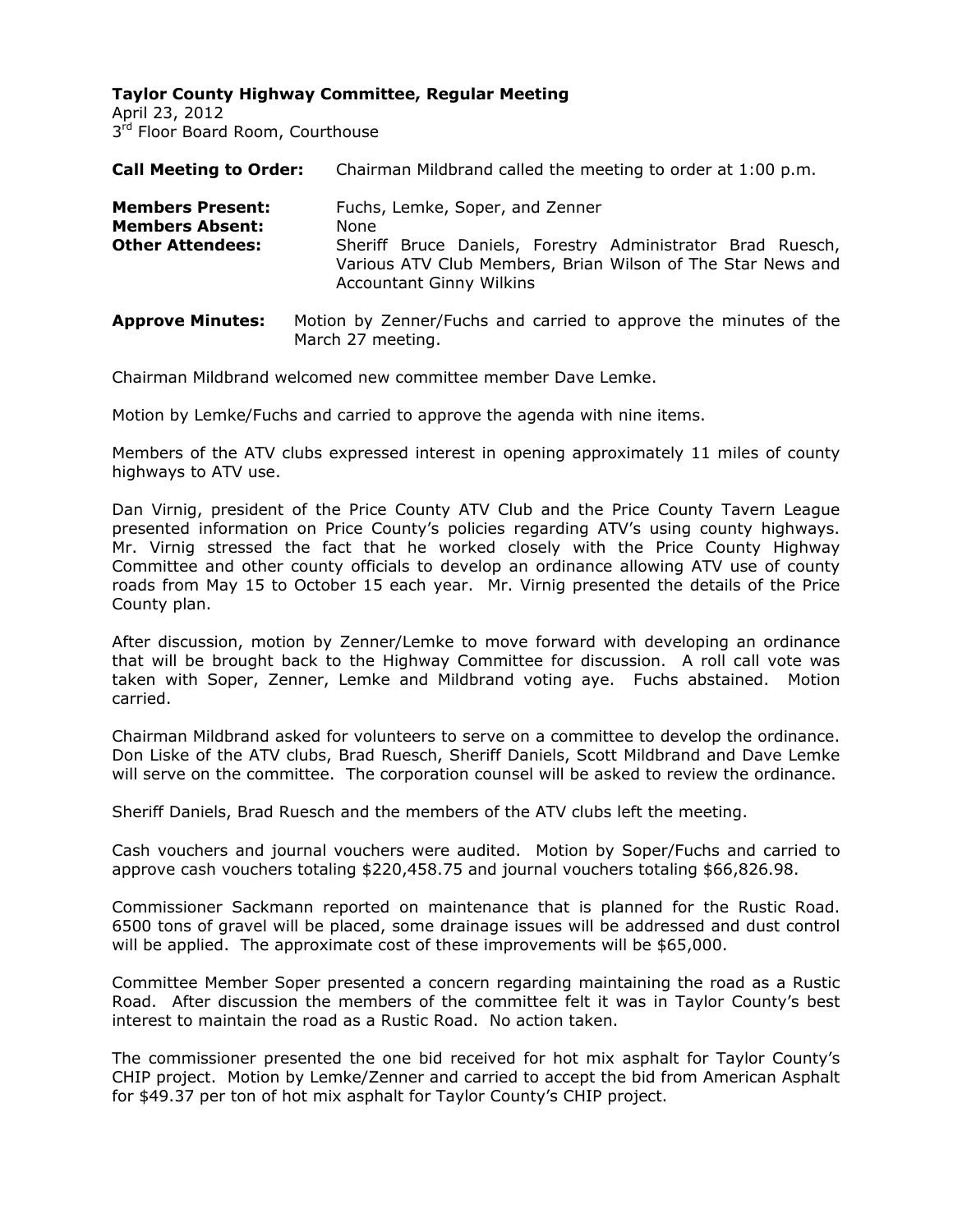Committee Members Zenner and Lemke will represent Taylor County at the Summer WCHA Conference in June.

The commissioner invited members of the committee to attend the Spring District Committeemen's Meeting in Chippewa County on May 24.

Commissioner Sackmann reported on summer highway construction projects.

Committee Member Zenner who also serves as chairman of the Taylor County Airport Committee reported that the airport will be under the supervision of the highway department on a six month trial basis. Fred Ebert will manage the operations of the airport. Zenner commended Commissioner Sackmann for coming forward and offering this option to the Airport Committee.

**Next Committee Meeting:** The next regular meeting of the Taylor County Highway Committee will be May 15, 2012

**Adjournment:** Motion by Soper/Lemke and carried to adjourn at 2:35 P.M.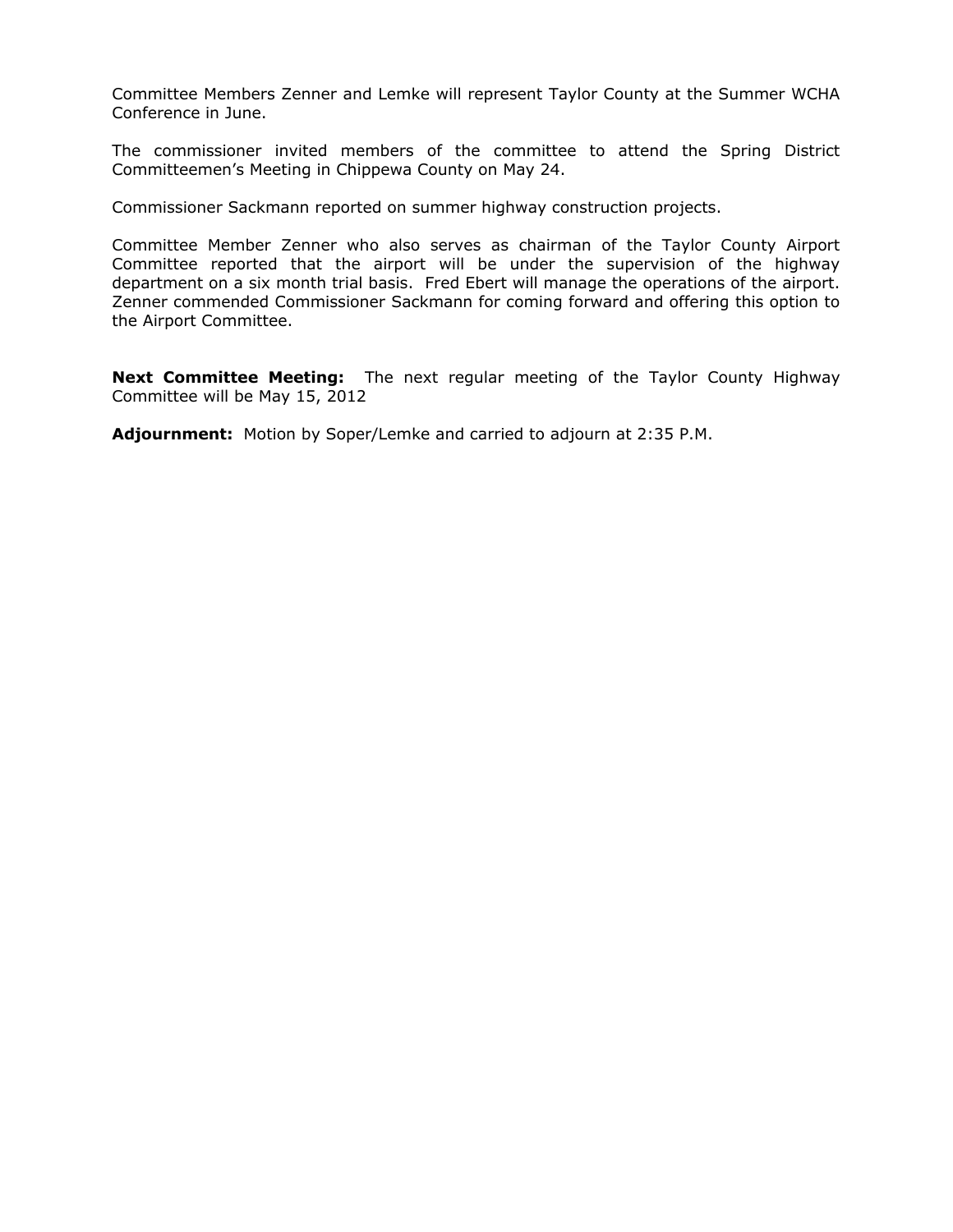March 27, 2012 Highway Department Office

| <b>Call Meeting to Order:</b>                                                | Chairman Zenner called the meeting to order at 1:00 p.m.                                                                                                                  |
|------------------------------------------------------------------------------|---------------------------------------------------------------------------------------------------------------------------------------------------------------------------|
| <b>Members Present:</b><br><b>Members Absent:</b><br><b>Other Attendees:</b> | Fuchs, Soper, and Werner<br>Mildbrand<br>County Board Chairman Jim Metz, Shop Superintendent Fred<br>Ebert, Brian Wilson of The Star News and Accountant Ginny<br>Wilkins |
|                                                                              |                                                                                                                                                                           |

**Approve Minutes:** Motion by Werner/Fuchs and carried to approve the minutes of the February 20 meeting.

Cash vouchers and journal vouchers were audited. Motion by Fuchs/Soper and carried to approve cash vouchers totaling \$170,625.12 and journal vouchers totaling \$694.87.

Commissioner Sackmann reviewed 2012 quotations for materials. After discussion, motion by Fuchs/Werner and carried to award the quotations as indicated on the attached 2012 Department Quotations Recommendations.

The commissioner proposed hiring two limited term seasonal employees. The commissioner stated that having seasonal employees perform flagging duties would be more economical than having regular employees flag and hiring contracted trucking. After discussion, motion by Werner/Fuchs and carried to approve hiring two limited term seasonal employees.

The commissioner presented a schedule of mileage of pickup trucks being used by supervisory employees. Two of the trucks are nearing 200,000 miles. The commissioner requested authorization to purchase one new pickup truck. One of the older trucks will be sold. After discussion, motion by Fuchs/Werner and carried (Soper voting no) to purchase one new pickup truck locally.

Chairman Zenner presented information on a petition that was submitted to members of the County Board concerning the Rustic Road. The petition will be on the agenda for the April County Board Meeting. Chairman Zenner and Commissioner Sackmann will prepare a summary of maintenance done on the Rustic Road, estimated costs for improvements, and Rustic Road policies that affect possible improvements. No action taken.

The commissioner reported on various projects that will be completed in Taylor County this construction season.

The commissioner also reported that Tracy Heier has been hired by the Highway Department and will begin work on April 2, 2012.

**Next Committee Meeting:** The next regular meeting of the Taylor County Highway Committee will be April 23, 2012

**Adjournment:** Motion by Soper/Werner and carried to adjourn at 2:00 P.M.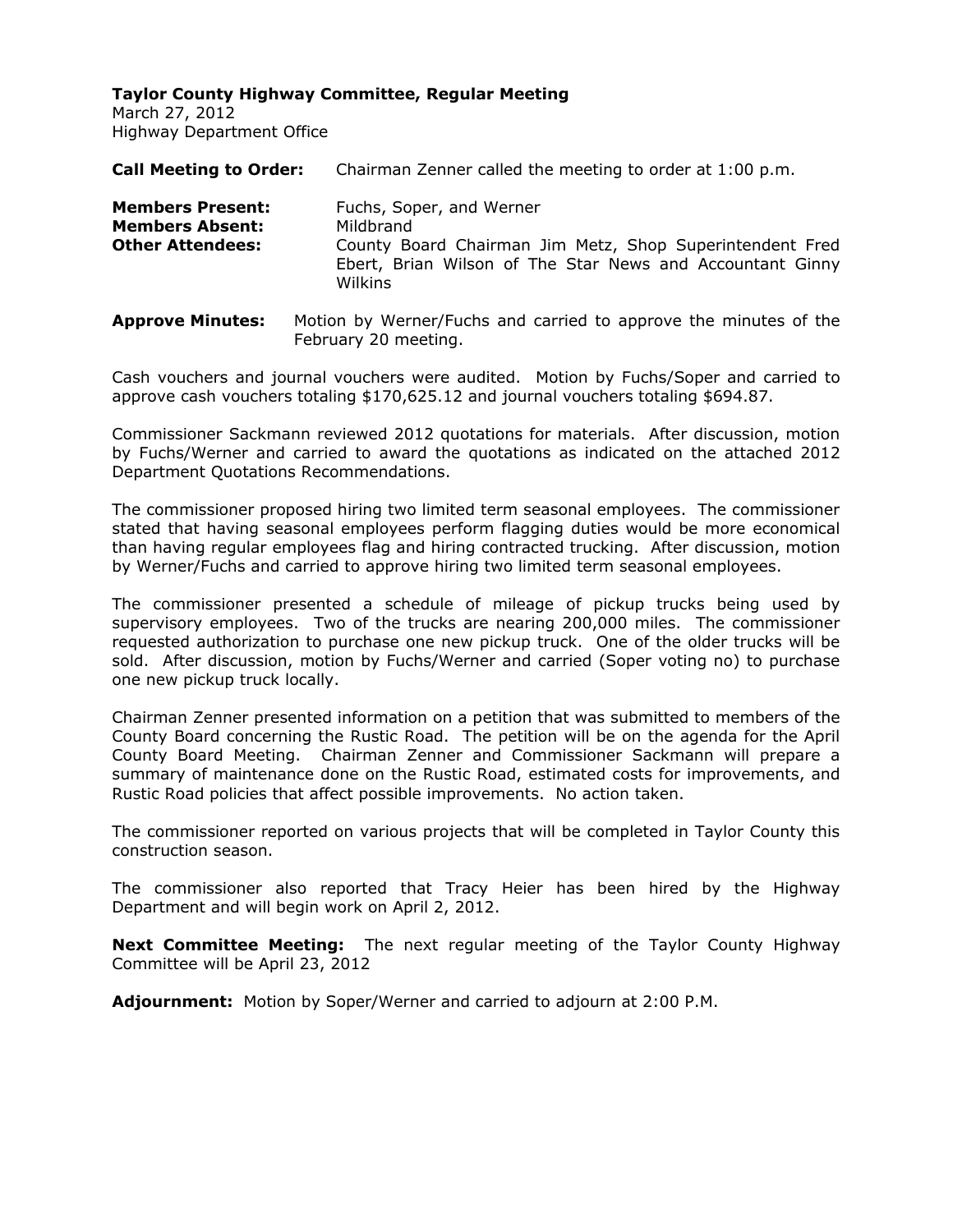# **2012 QUOTATIONS DEPARTMENT RECOMMENDATIONS MARCH 27, 2012**

| <b>ITEM</b>                                                               | <b>RECOMMENDATION</b>                                 | <b>COST</b>                              |
|---------------------------------------------------------------------------|-------------------------------------------------------|------------------------------------------|
| *BITUMINOUS MATERIALS                                                     |                                                       |                                          |
| Hot Mix Asphalt                                                           | <b>American Asphalt</b><br>12.5 mm E-1                | \$49.37/Ton<br>\$48.30/Ton               |
| Hot Mix Asphalt<br>Grade 4 Rutwedge Material                              | <b>Chippewa County</b><br><b>Chippewa County</b>      | \$43.76/Ton<br>\$47.97/Ton               |
| *PULVERIZING                                                              | <b>The Kraemer Company</b>                            | \$4,442.00/Mile                          |
| *CRS-2 Tack Oil<br>*HFRS 2 Spray Patch<br>*HFRS-2 Chip Seal Oil (Applied) | <b>Meigs</b><br><b>Meigs</b><br><b>Meigs</b>          | \$2.35/Gal<br>\$2.35/Gal<br>\$2.4958/Gal |
| *AGGREGATE BASE COURSE                                                    |                                                       |                                          |
| H & V Jobs<br>MM Job                                                      | <b>Haas Sons Inc</b><br>John S. Olynick               | \$3.80/Ton<br>\$3.61/Ton                 |
| *WASHED SAND                                                              | Medford - Melvin                                      | \$5.90/Ton                               |
|                                                                           | West End - Dennis Ovyn                                | \$3.65/Ton                               |
| <b>*CULVERTS</b>                                                          |                                                       |                                          |
| HDPE (Plastic)                                                            | <b>County Materials, Freudenthal, Central Culvert</b> |                                          |
| Steel Round & Arch Riveted                                                | <b>County Materials</b>                               |                                          |

Steel Round & Arch Spiral **Central Culvert Supply**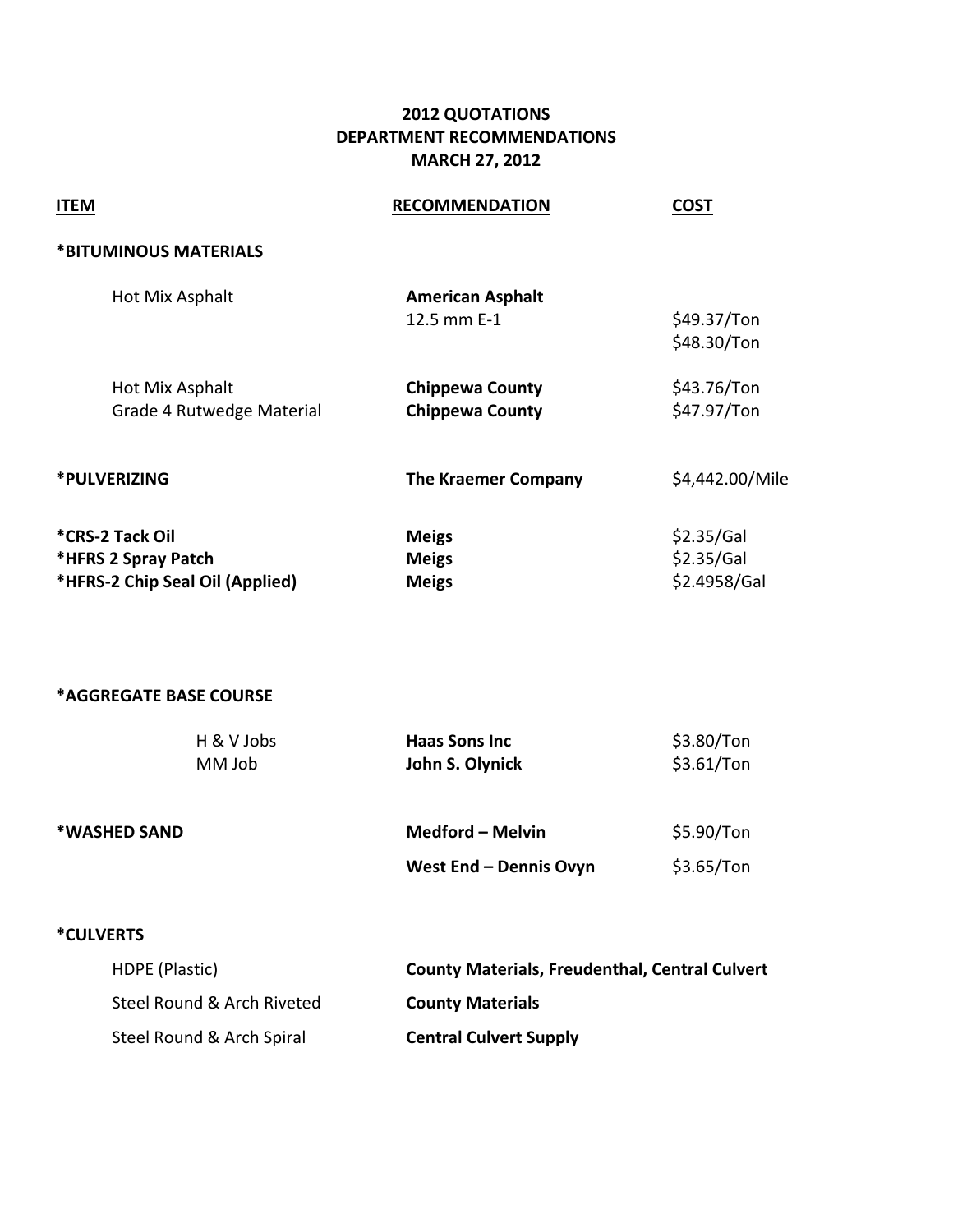**Taylor County Highway Committee, Regular Meeting** February 20, 2012 Highway Department Office

| <b>Call Meeting to Order:</b>                                                | Chairman Zenner called the meeting to order at 1:00 p.m.                                                                                                                                                      |
|------------------------------------------------------------------------------|---------------------------------------------------------------------------------------------------------------------------------------------------------------------------------------------------------------|
| <b>Members Present:</b><br><b>Members Absent:</b><br><b>Other Attendees:</b> | Fuchs, Mildbrand, Soper, and Werner<br>None<br>County Board Chairman Jim Metz, Sheriff Bruce Daniels, Shop<br>Superintendent Fred Ebert, Brian Wilson of The Star News and<br><b>Accountant Ginny Wilkins</b> |

**Approve Minutes:** Motion by Fuchs/Werner and carried to approve the minutes of the January 10 meeting.

Cash vouchers and journal vouchers were audited. Motion by Mildbrand/Fuchs and carried to approve cash vouchers totaling \$367,633.19 and journal vouchers totaling \$138,892.83.

Sheriff Daniels reported that a site on the west end of the county is being sought for placement of a tower that is required for the narrow band radio system. There is the possibility that the tower may be used as a cell phone tower also. No action taken.

Daniels also requested permission to build an evidence storage building on the Highway Department property. The proposed building will be approximately  $36' \times 60'$ ; have two stories, and will provide secure evidence storage. The proposed site is by Storage Building #7. Motion by Fuchs/Mildbrand and carried to allow the sheriff's department to build an evidence storage building on the highway department site.

Shop Superintendent Ebert presented proposals from Monroe Truck Equipment and Central Wisconsin Body & Hoist to equip the Peterbilt patrol truck that was purchased earlier this year. The proposals were \$55,871.00 from Monroe and \$57,490.00 from Central Wisconsin. Motion by Werner/Soper and carried to accept the proposal of \$55,871.00 from Monroe Truck Equipment.

Ebert reported that the State has reimbursed the department \$68,666.23 for moving costs associated with the removal and relocation of the old shop during the State Highway 13 reconstruction.

The commissioner reported that the Correction Creek Bridge replacement project on County Road O will be let on March 13 for construction this year.

The commissioner also reported on the Federal Reauthorization Plan which is being proposed. Both versions of the bill (House and Senate) have removed funding for bridges.

The commissioner informed the committee that he wishes to be involved with the Mining Committee to provide input on issues of county highway use associated with mining operations.

**Next Committee Meeting:** The next regular meeting of the Taylor County Highway Committee will be March 27, 2012

**Adjournment:** Motion by Fuchs/Soper and carried to adjourn at 1:50 P.M.